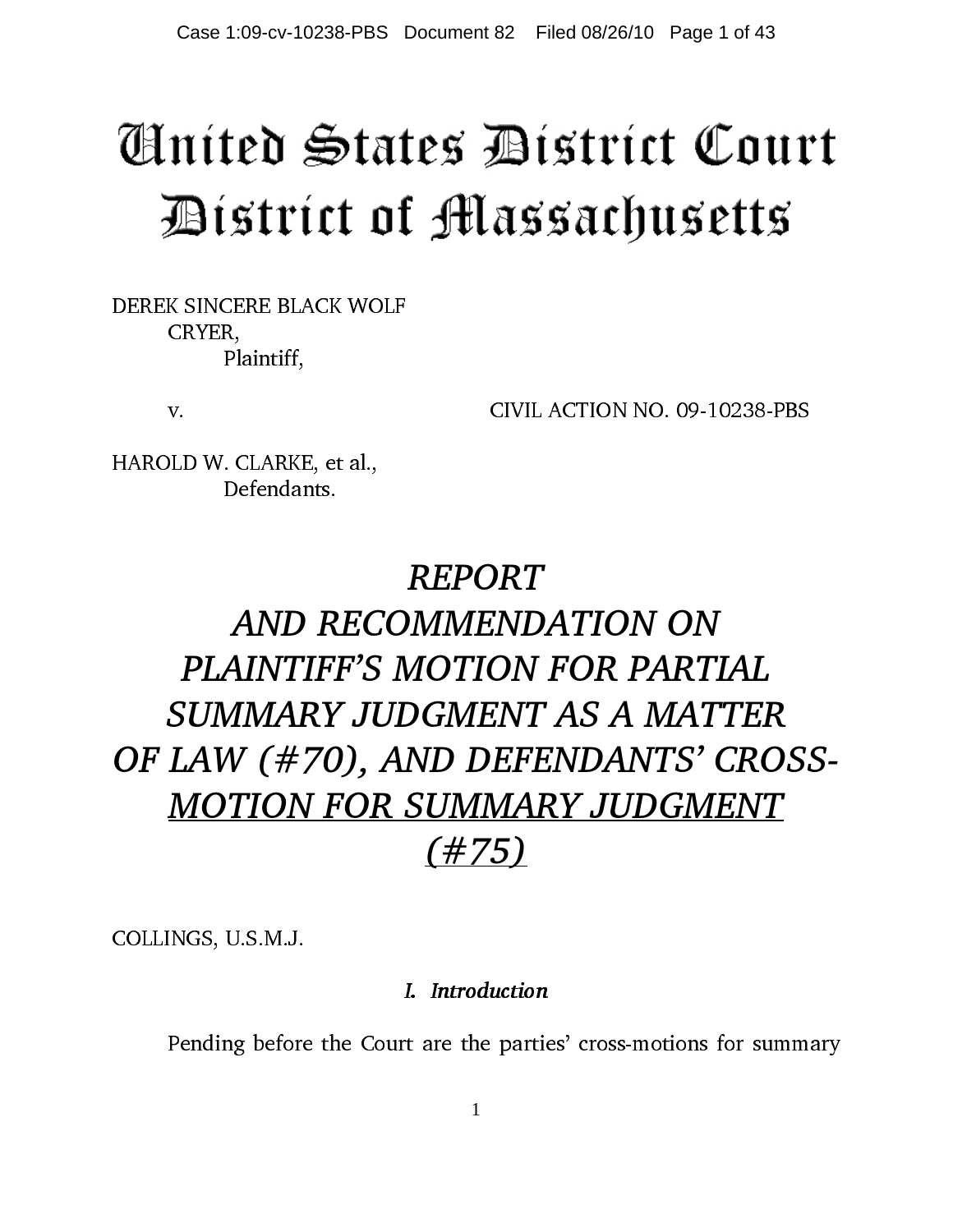judgment on the plaintiff's claim that the Massachusetts Department of Corrections' policy banning tobacco smoking and possession ("DOC policy") abridges his rights under, inter alia, the federal constitution, the Religious Land Use and Institutionalized Persons Act, 42 U.S.C. § 2000cc et seq. ("RLUIPA"), and Massachusetts constitutional, statutory and regulatory law. His complaint seeks declaratory and injunctive relief, and money damages related to these claims. (See Complaint,  $#1$ ) For the reasons explained below, the Court will recommend denying the Plaintiff's Motion for Partial Summary Judgment (#70), and granting in part and denying in part the Defendants' Cross-Motion for Summary Judgment (#75).

#### II. Background

II. In the devant law<br>
Indertake Cry<br>
Ily 9, 2009) (slip<br>
In its contents. Fo agree on the<br>
("Cryer"), is an i<br>
), a maximum<br>
2 The factual background and relevant law has been set out in this Court's previous report and recommendation, see Cryer v. Clark, No. 09-10238-PBS, 2009 WL 6345768 (D. Mass. July 9, 2009) (slip copy); Docket No. 31, and the Court presumes familiarity with its contents. For present purposes, the Court notes that the parties appear to agree on the following facts. The plaintiff, Derek Sincere Black Wolf Cryer ("Cryer"), is an inmate at the Souza-Baranowski Correctional Center ("SBCC"), a maximum security facility in Shirley,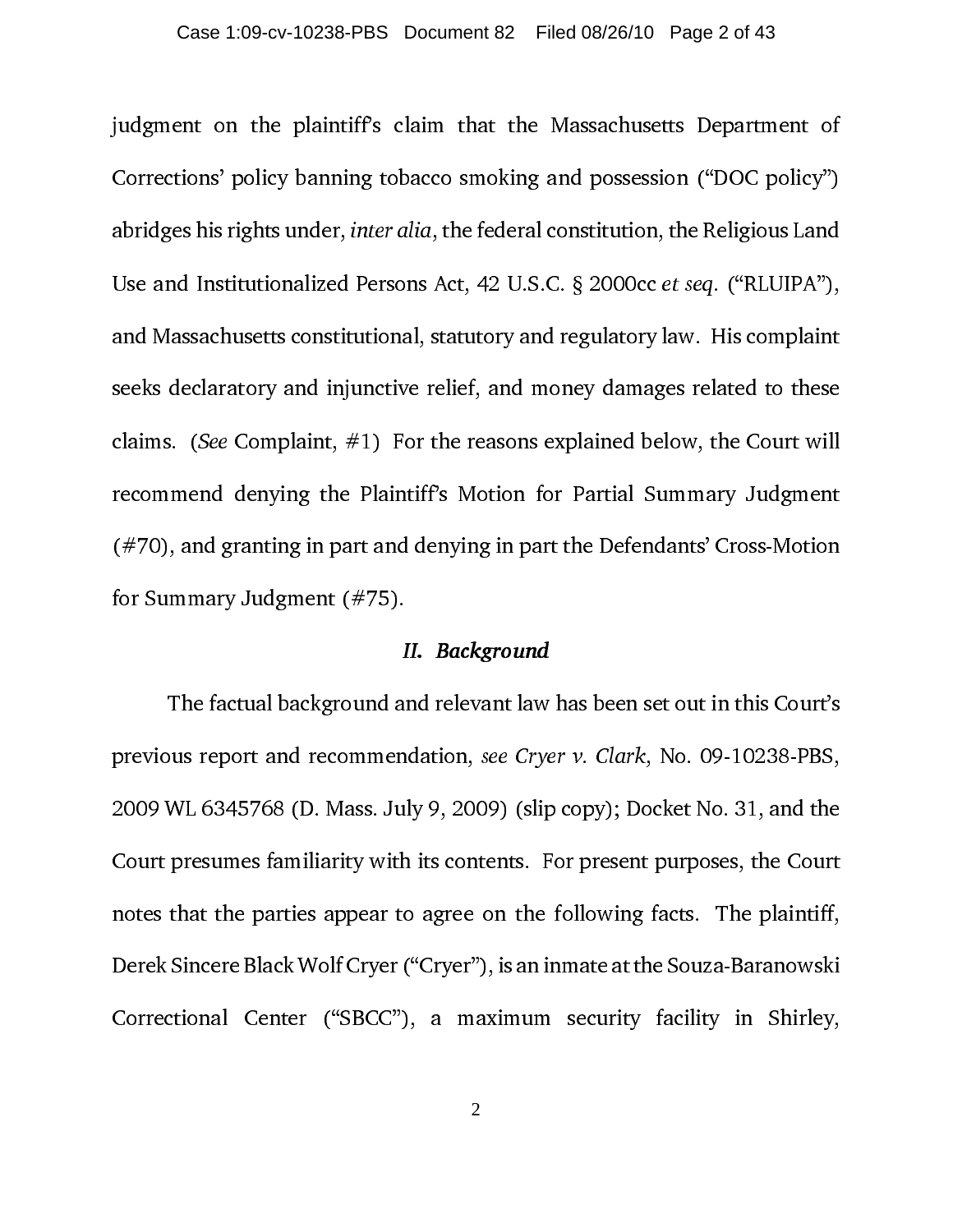Massachusetts. Cryer is a member of the Native American spiritual group at SBCC, also known as the "circle." On the first Monday of the month, the Native American circle meets outside in a fenced area in SBCC's South yard. During these monthly meetings, the Native American circle is permitted to conduct smudging and pipe ceremonies. At this time, the inmates may burn and smoke kinnick-kinnick, $^{\text{!}}$  sweet grass and sage. Otherwise, the inmates are prohibited from possessing and using tobacco products, under a DOC policy that bans smoking on DOC property. $2$ 

On November 23, 2009, Cryer filed his Motion for Partial Summary Judgment as a Matter of Law  $(\text{\#}70)$ , with accompanying exhibits, and a Motion for Hearing (#71). On December 9, 2009, the defendants filed Defendants' Cross-Motion for Partial Summary Judgment (#75), along with a Memorandum of Law in Support (#76) and the Affidavit of Anthony Mendonsa (#76-1). On

1

2

The DOC policy at issue here provides:

444.01 Inmate Smoking

 The smoking, possession or other use of tobacco products by inmates is prohibited on all Department of Correction property, and property under the control of the department.

For consistency, the Court uses the spelling "kinnick-kinnick" throughout unless quoting from a source that spells it differently.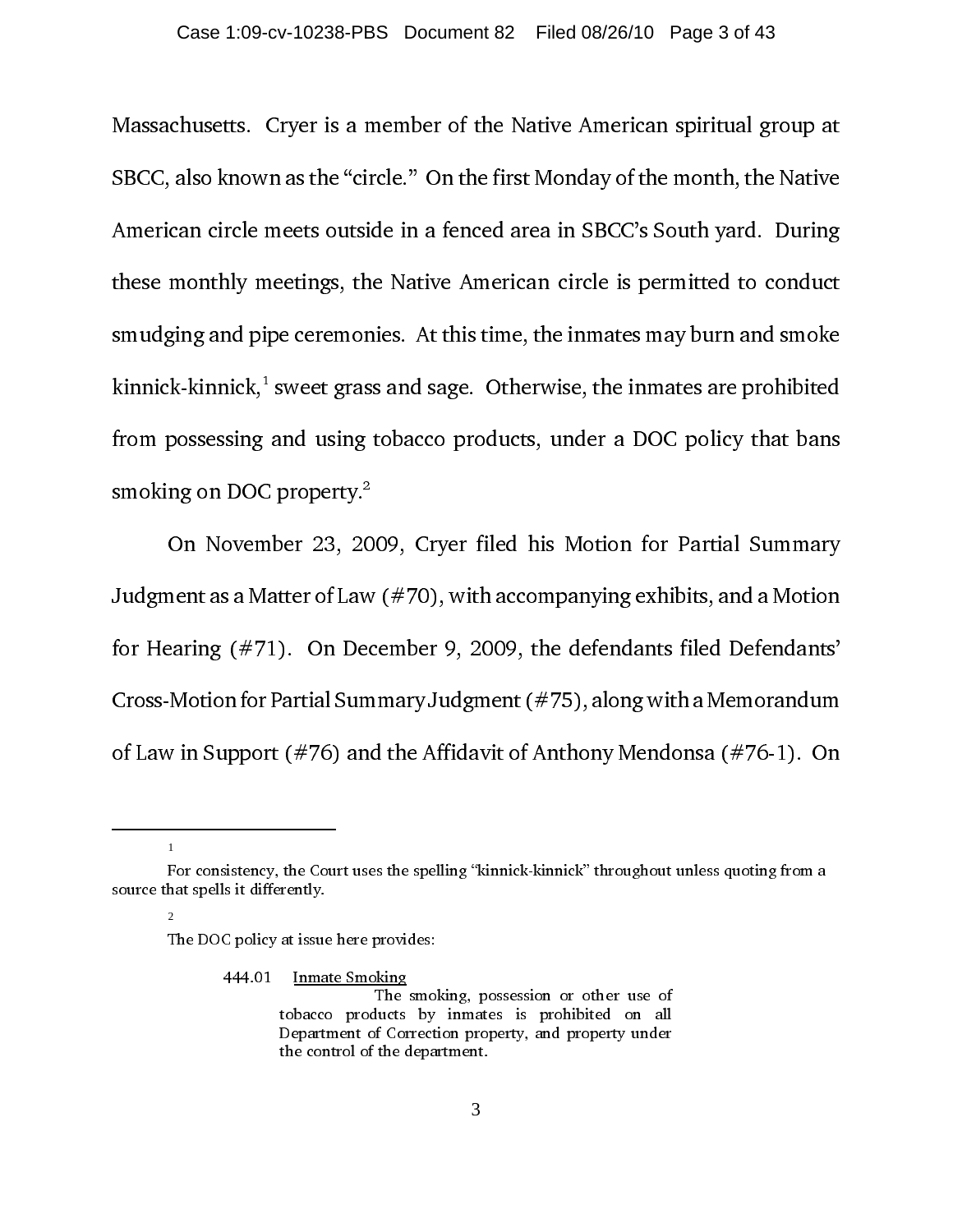December 28, 2009, Cryer responded by filing Plaintiff's Combined Affidavit, Memorandum of Law and Opposition Motion to Defendants [sic] Cross Summary Judgement Motion and in Support of Plaintiff's Motion for Partial Summary Judgment as a Matter of Law (#77), along with additional exhibits. At this juncture, the motions are ripe for resolution.

#### A. Summary Judgment Standard

The purpose of summary judgment is "to pierce the boilerplate of the pleadings and assay the parties' proof in order to determine whether trial is actually required." *Rojas-Ithier v. Sociedad Espanola de Auxilio Mutuo y*<br>*Beneficiencia de Puerto Rico*, 394 F.3d 40, 42 (1<sup>st</sup> Cir. 2005) (internal quotations<br>and citation omitted). When considering a motion for summary Beneficiencia de Puerto Rico, 394 F.3d 40, 42 (1<sup>st</sup> Cir. 2005) (internal quotations<br>and citation omitted). When considering a motion for summary judgment, the<br>Court must determine whether "the pleadings, the discovery and and citation omitted). When considering a motion for summary judgment, the Court must determine whether "the pleadings, the discovery and disclosure materials on file, and any affidavits show that there is no genuine issue as to any material fact and that the movant is entitled to judgment as a matter of law." Fed. R. Civ. P. 56(c). The party moving for summary judgment bears the initial burden of asserting the absence of a genuine issue of material fact and "support[ing] that assertion by affidavits, admissions, or other materials of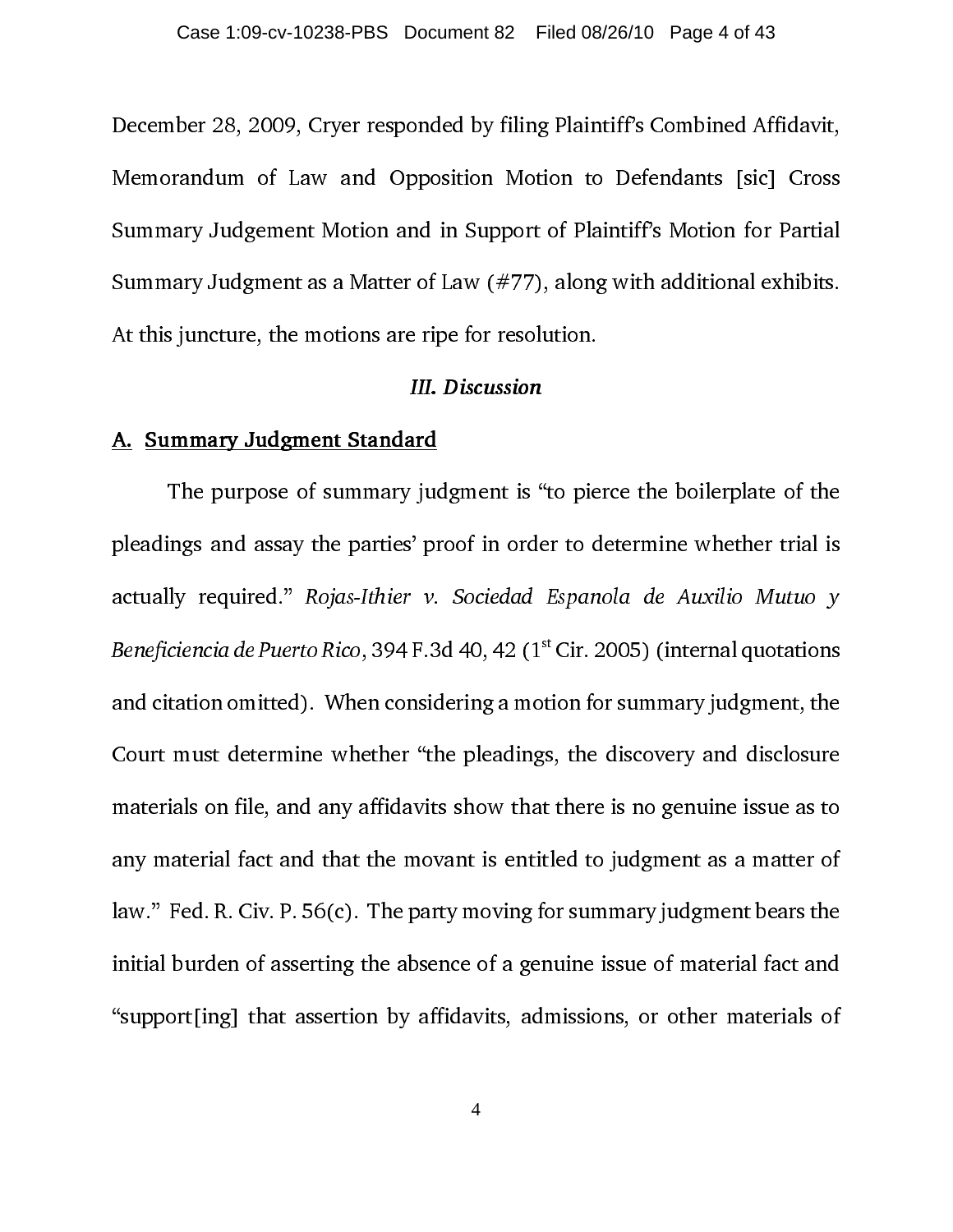evidentiary quality." Mulvihill v. Top-Flite Golf Co., 335 F.3d 15, 19 (1<sup>st</sup> Cir. 2003). "Once the moving party avers the absence of genuine issues of material fact, the nonmovant must show that a factual dispute does exist, but summary judgment cannot be defeated by relying on improbable inferences, conclusory allegations, or rank speculation." Fontánez-Núñez v. Janssen Ortho LLC, 447 F.3d 50, 54-55 (1st Cir. 2006) (internal quotation marks and citation omitted).

In determining whether summary judgment is proper, "a court must view the record in the light most favorable to the nonmoving party and give that party the benefit of all reasonable inferences in its favor." Clifford v. Barnhart, 449 F.3d 276, 280 ( $1<sup>st</sup>$  Cir. 2006). Rule 56(c) "mandates the entry of summary judgment, after adequate time for discovery and upon motion, against a party who fails to make a showing sufficient to establish the existence of an element essential to that party's case, and on which that party will bear the burden of proof at trial." Celotex Corp. v. Catrett, 477 U.S. 317, 322 (1986). "'Where the record taken as a whole could not lead a rational trier of fact to find for the nonmoving party, there is no "genuine issue for trial."'" Scott v. Harris, 550 U.S. 372, 380 (2007) (quoting Matsushita Elec. Indus. Co. v. Zenith Radio Corp., 475 U.S. 574, 586-587 (1986)).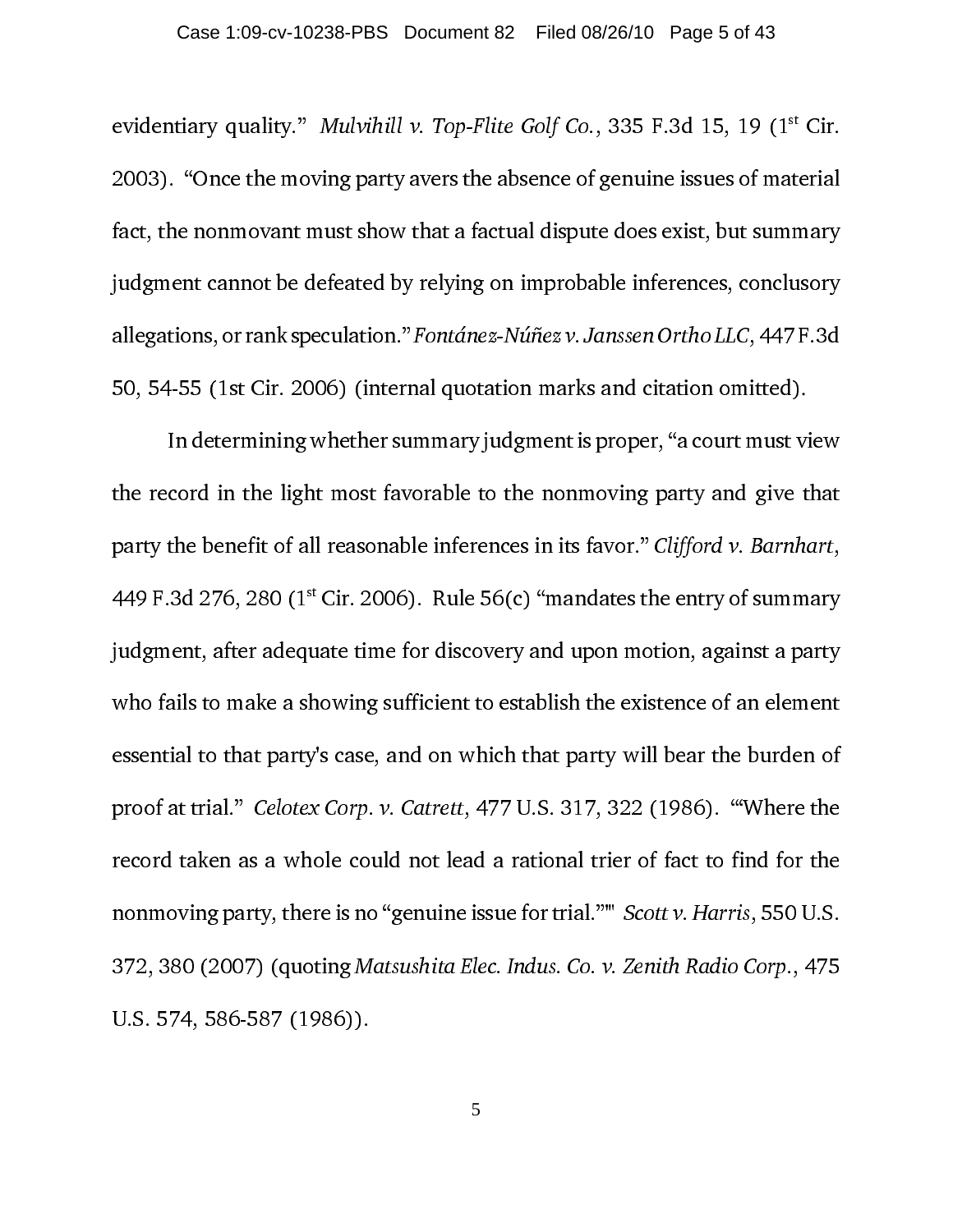#### B. Analysis of Claims–Framing the Issues

Cryer's complaint seeks a number of accommodations to be able to practice his Native American religion. The present motions are limited to Cryer's complaint concerning the defendants' decision to deny Cryer's request for access to ceremonial tobacco. A fair reading of Cryer's complaint suggests that Cryer contends that only unrestricted access to ceremonial tobacco will do: he suggests, for example, that he is unable to pray in his cell or elsewhere without access to ceremonial prayer tobacco, stating that "Plaintiff has been denied to Pray with Ceremonial Tobacco in the Mornings, Afternoons and Nights" ( $\#1 \P 13$ ); and he requests declaratory and injunctive relief permitting him "to Pray with Ceremonial Tobacco in the Mornings, Afternoon, and Nights" (#1 at 6  $\P$  5). Cryer is less categorical in his response to the defendants' crossmotion for summary judgment (#77 at 5), in which he requests an accommodation allowing "Native Americans to use tobacco during the time the administration has already scheduled [Native American inmates] to meet in the south yard which is closed off to all other inmates."

As explained below, the Court has no difficulty concluding that the DOC policy abridges no federal or state rights, and that summary judgment is warranted in the defendants' favor, to the extent that Cryer seeks unrestricted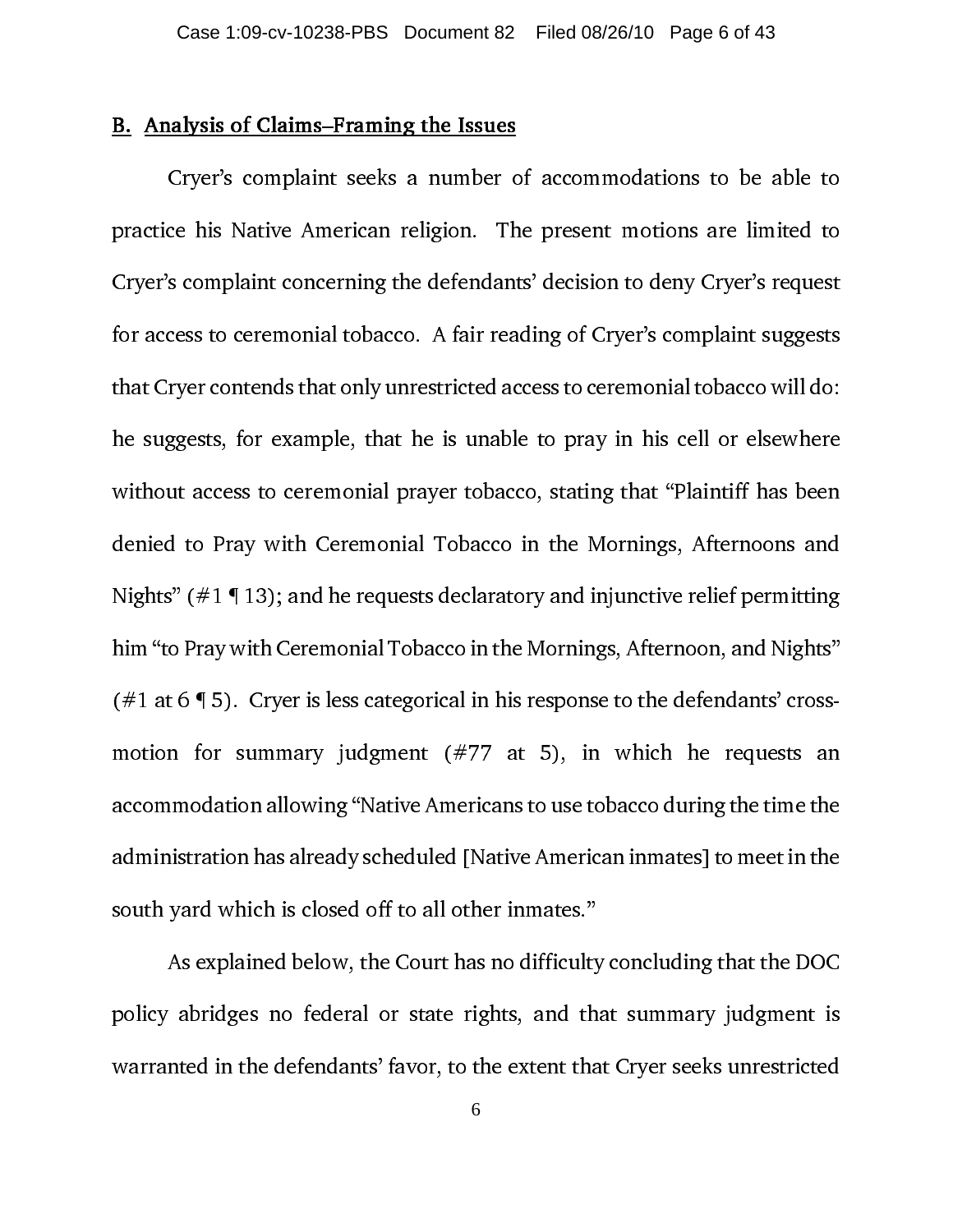access to ceremonial tobacco: the security and health concerns associated with permitting inmates unrestricted access to tobacco within their cells, or even outdoors are manifest. However, construing Cryer's pleadings liberally, as the Court is bound to do, to the extent that Cryer advances a more modest proposal, viz., access to ceremonial tobacco during the monthly ceremony, the Court recommends denying the defendants' cross-motion for summary judgment under the RLUIPA, the free exercise clauses of the First Amendment and Art. 2 of the Massachusetts Declaration of Rights, and Mass. Gen. L. Ch. 127, § 88. The Court notes, however, that because the present motions came as crossmotions for summary judgment, the defendants have not addressed this more limited request. Thus, to the extent the Court recommends denying the defendants' cross-motion for summary judgment, the denial is without prejudice to later renewal.

#### 1. Federal Claims

Cryer has asserted a statutory claim anent the DOC policy under the RLUIPA, 42 U.S.C. § 2000cc, et seq. In addition, pursuant to 42 U.S.C. § 1983, Cryer challenges the DOC policy under the Free Exercise Clause of the First Amendment, the Cruel and Unusual Punishment Clause of the Eighth

7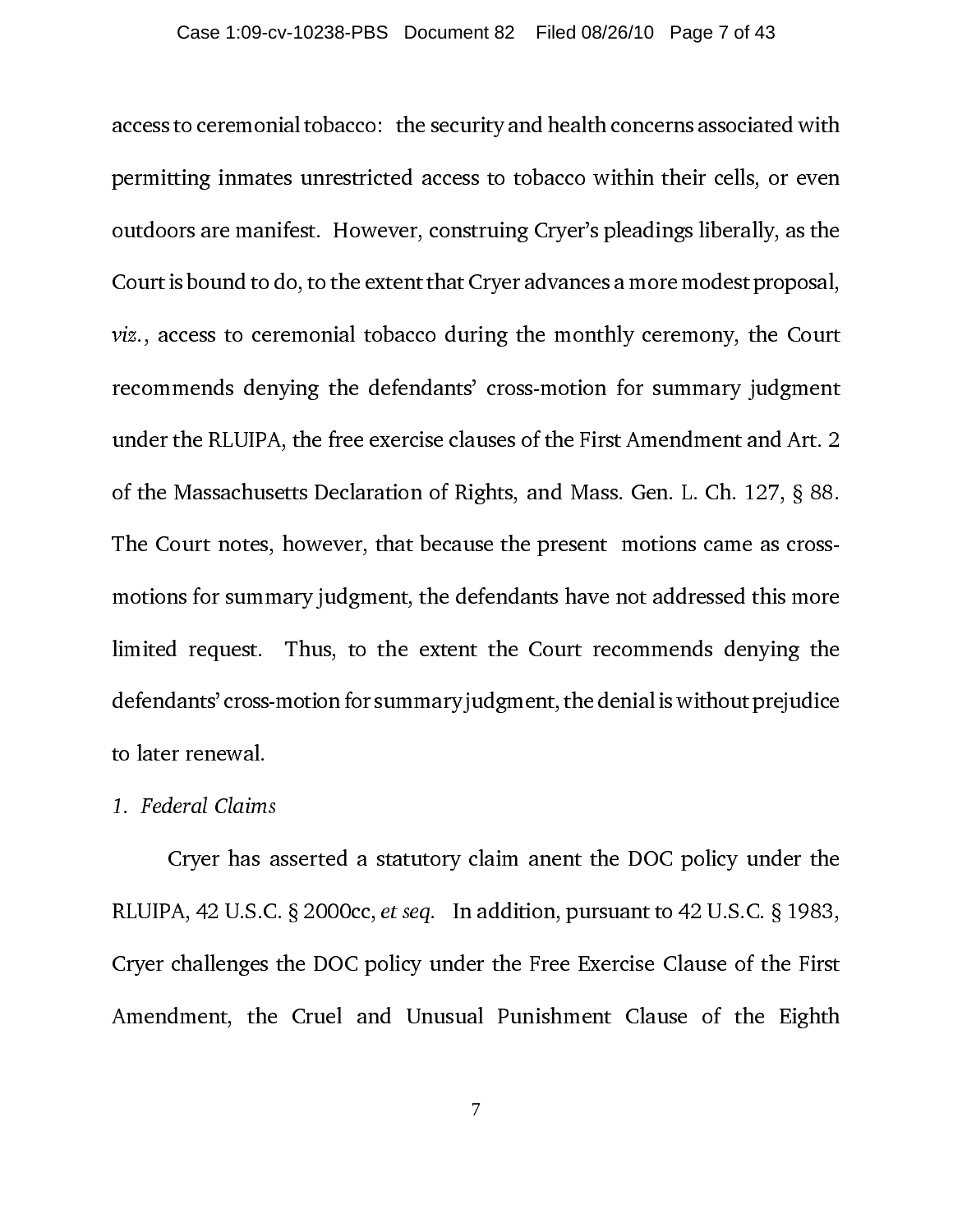Amendment, and the Equal Protection Clause of the Fourteenth Amendment. The defendants assert various immunity defenses in connection with the section 1983 claims, and also contend that summary judgment is warranted on the merits of all the federal claims.

a. RLUIPA

RLUIPA "protects institutionalized persons who are unable freely to attend to their religious needs and are therefore dependent on the government's permission and accommodation for exercise of their religion." Cutter v. Wilkinson, 544 U.S. 709, 721 (2005) (footnote omitted). Section 3 of RLUIPA provides, in pertinent part, that:

> No government shall impose a substantial burden on the religious exercise of a person residing in or confined to an institution ... even if the burden results from a rule of general applicability, unless the government demonstrates that imposition of the burden on that person- (1) is in furtherance of a compelling governmental interest; and (2) is the least restrictive means of furthering that compelling governmental interest.

42 U.S.C. § 2000cc-1(a)(1)-(2).

 RLUIPA requires strict scrutiny of a rule that substantially burdens religious exercise "even if the burden results from a rule of general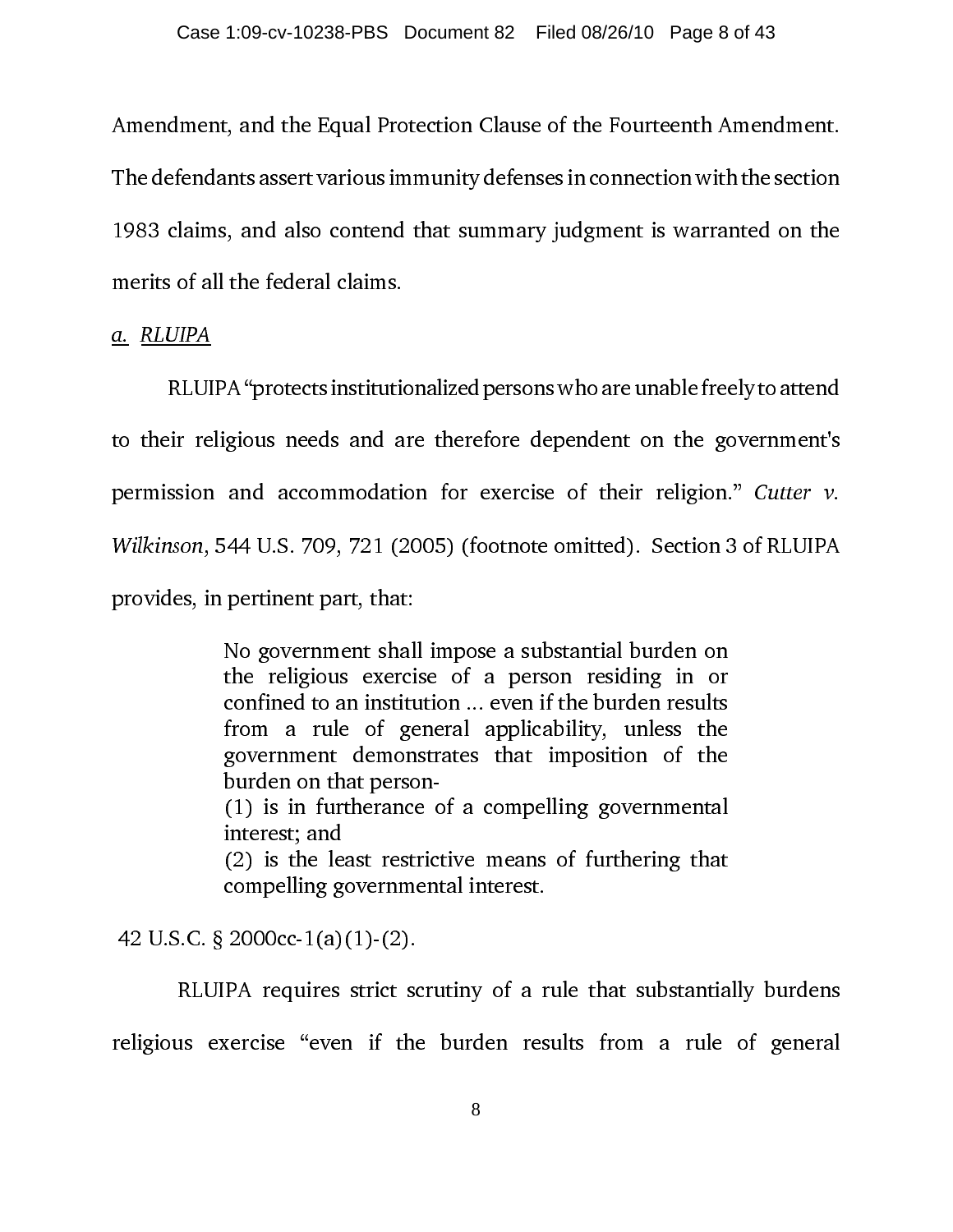applicability." Thus, at the threshold, it is no answer to a claim under RLUIPA that "both state statute and DOC policies ban the use and possession of tobacco products in any prison," (#76 at 7), as this type of argument simply begs the question to be answered. The First Circuit has summarized the respective burdens of the plaintiff and government as follows:

> a claim under RLUIPA includes four elements. On the first two elements, (1) that an institutionalized person's religious exercise has been burdened and (2) that the burden is substantial, the plaintiff bears the burden of proof. Id. § 2000cc-2 (b). Once a plaintiff has established that his religious exercise has been substantially burdened, the onus shifts to the government to show (3) that the burden furthers a compelling governmental interest and (4) that the burden is the least restrictive means of achieving that compelling interest. Id.

Spratt v. Rhode Island Dept. Of Corrections, 482 F.3d 33, 38 (1st Cir. 2007).

Thus, the statute sets up a burden-shifting standard, under which the plaintiff must first demonstrate that he or she has been inhibited in an "exercise of religion" and that the resulting burden is "substantial."

Here, there is no serious dispute that the use of "Ceremonial Prayer Tobacco" for smudging and pipe ceremonies constitutes "religious exercise" under the statute. RLUIPA defines a "religious exercise" broadly as "any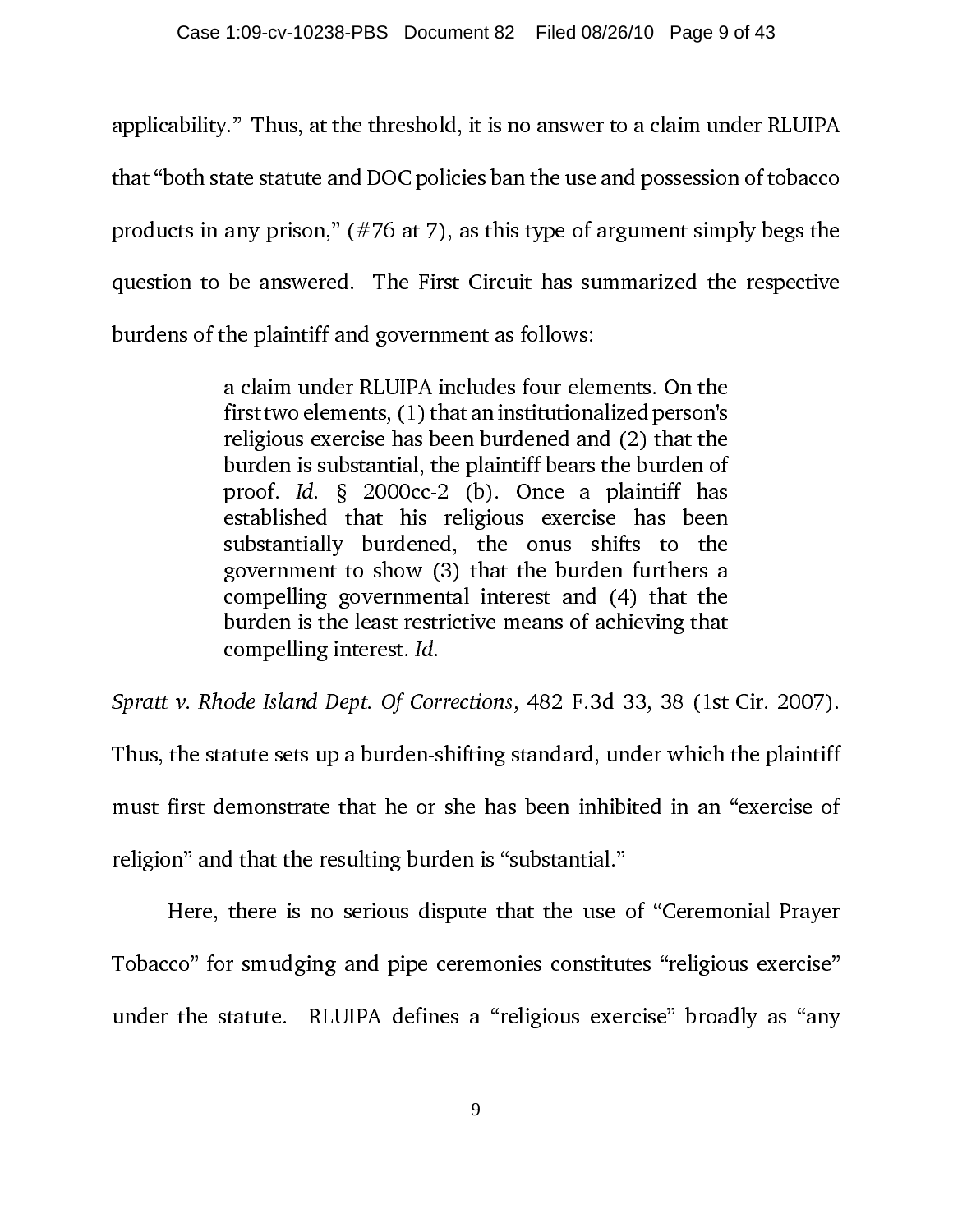exercise of religion, whether or not compelled by, or central to, a system of religious belief." 42 U.S.C. § 2000cc-5(7)(A). See also Cutter, 544 U.S. at 720 ("[T]he 'exercise of religion' often involves not only belief and profession but the performance of . . . physical acts [such as] assembling with others for a worship service [or] participating in sacramental use of bread and wine . . . .") (internal quotation marks and citation omitted). Indeed, there also appears to be no dispute between the parties that smoking of certain herbs is an important part of Native American religious practice. Rather, the defendants contend that summary judgment is appropriate because Cryer "has failed to present any evidence demonstrating that the use of tobacco-free kinnick-kinnick for the ceremonies substantially burdens the exercise of his religion." (#76 at 7)

### i. Does the DOC Policy Substantially Burden the Plaintiff's Religious Exercise?

 The statute does not define "substantial burden," and the First Circuit has not elaborated on its contours. See Spratt, 482 F.3d at 38. Nevertheless, the Supreme Court has elsewhere defined such a burden as one in which the government puts "substantial pressure on an adherent to modify his behavior and to violate his beliefs ...." Thomas v. Review Bd. of Indiana Employment Sec. Div., 450 U.S. 707, 718 (1981); see also Hudson v. Dennehy, 538 F. Supp.2d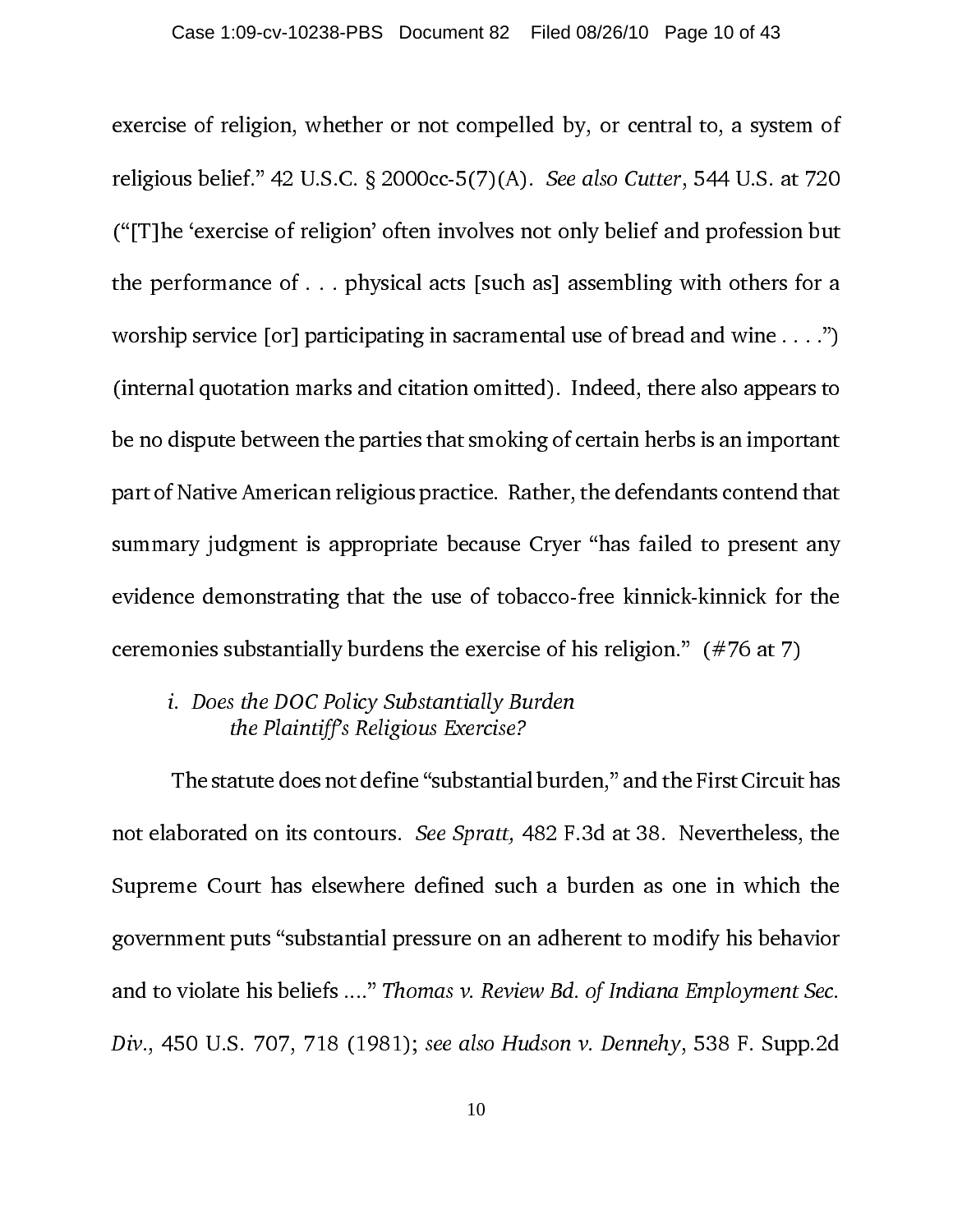400, 409-410 & n. 20 (D. Mass. 2008) (noting that the First Circuit assumed

arguendo the applicability of Thomas standard in Spratt, but did not definitively

adopt it, and surveying the various formulations adopted in other courts).<sup>3</sup>

In an exhibit attached to his complaint, Cryer has alleged the following:

Prayer Tobacco also known as N. rustica and N. Tabacum is a natural tobacco without added additives which is ABSOLUTELY and NECESSARILY ESSENTIAL for use in any and all prayers and communication with and to Our Ancestors that have passed over to the higher realm of existence. Without prayer tobacco, and because of the denial of prayer tobacco, I have not been able to Pray and Communicate with my Loved Ones who passed over . . . .

#### $#1$ , Exh. A  $\P D$ .

In addition, Cryer responds to the summary judgment motion by pointing to the DOC's Religious Services Handbook (see  $\#77$ , Exh. 1),<sup>4</sup> which describes

<sup>3</sup>

Judge Stearns has recently commented that, "[t]he First Circuit (and by extension the Supreme Court) has yet to offer a conclusive definition of a 'substantial burden.'" Blake v. Murphy, No. 05-10508-RGS, 2010 WL 447780, at \*2 n.9 (D. Mass Feb. 9, 2010). Judge Stearns has further noted that although several circuits have adopted various formulations, "[i]n practice, it is not clear that the decisional nuances in defining a substantial burden have any practical significance." Id.

<sup>4</sup>

Cryer cites to a Handbook, amended October 24, 2000. The Court notes that the current Handbook, amended November, 2008, deletes references to "tobacco" to reflect current policy. (#11, Aff. of Christopher Mitchell, Exh. A)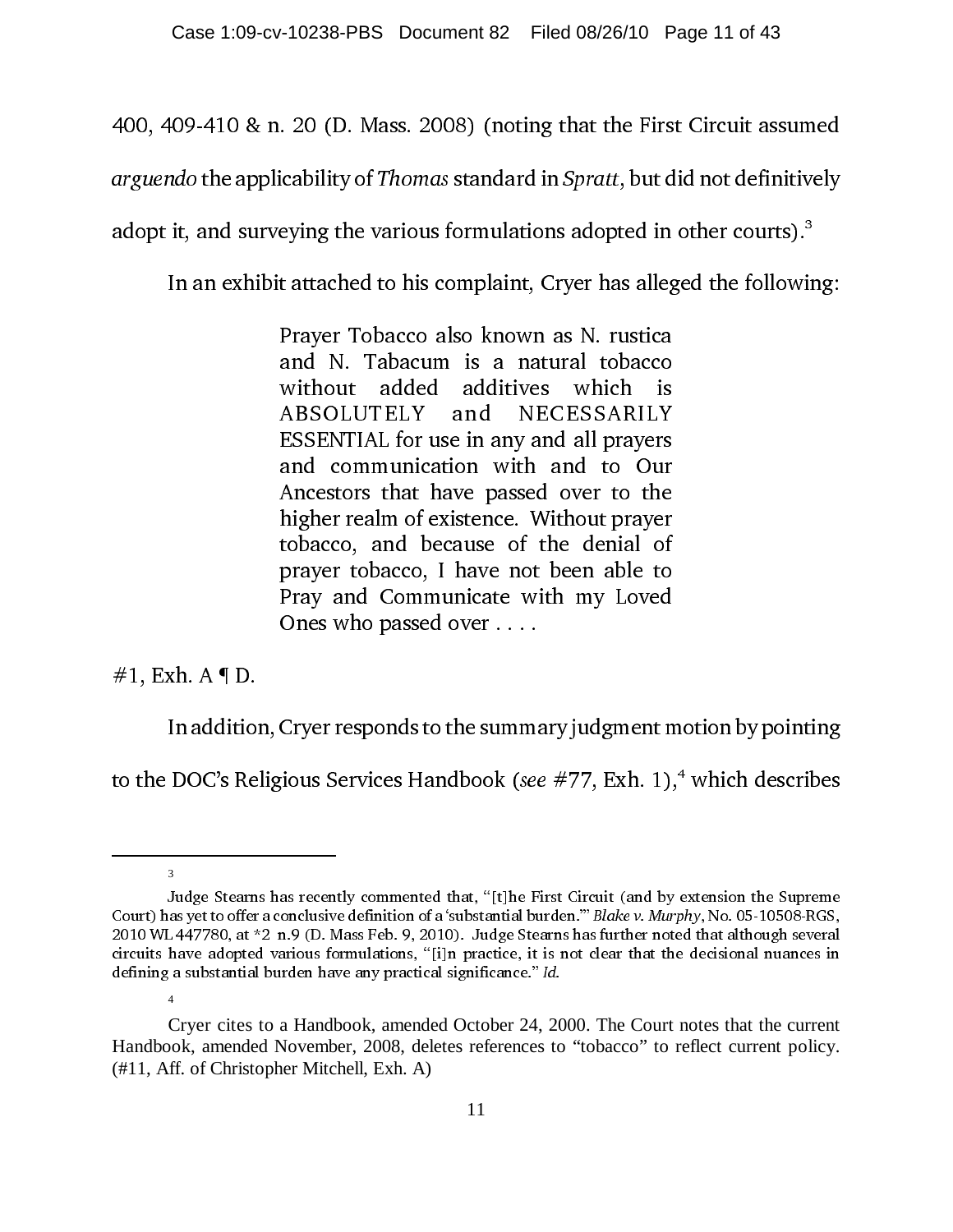the practice of Native American worship as follows:

a. Private

Individual Native Americans will often Smudge. This is a process of using smoke to clear away negative energies and to attract positive energies. Small amounts of sage, sweetgrass or a high grade of tobacco with as few additives in it as possible are used to produce smoke. Tobacco, like sage, tends to draw the negativity out of things and the sweetgrass brings in positive energies. Other plants, like cedar and juniper, may also be used because of their special healing powers.

...

b. Corporate

The Pipe Ceremony involves the use of the Sacred Pipe and is an important religious activity for Native Americans. . . .

The pipe and any objects used with it should be smudged before the actual pipe ceremony. In a pipe ceremony, the bowl is filled with Tobacco, kinnikkinnik, sage or sweetgrass in a ritual manner.

#77, Exh. A at 42-43.

Cryer has also submitted a document entitled "Affidavits in Petition

Form," (#77, Exh. C), in which Cryer and several other members of the "Native

American Spiritual Awareness Council" at SBCC aver:

As we are taught, We use Tobacco or a Tobacco Mix to Pray with. Since Our arrival at the above named prison and or since becoming Native Practitioners, We have not been able to Pray or make contact with Our loved ones that have passed on because We are not allowed the use of Tobacco.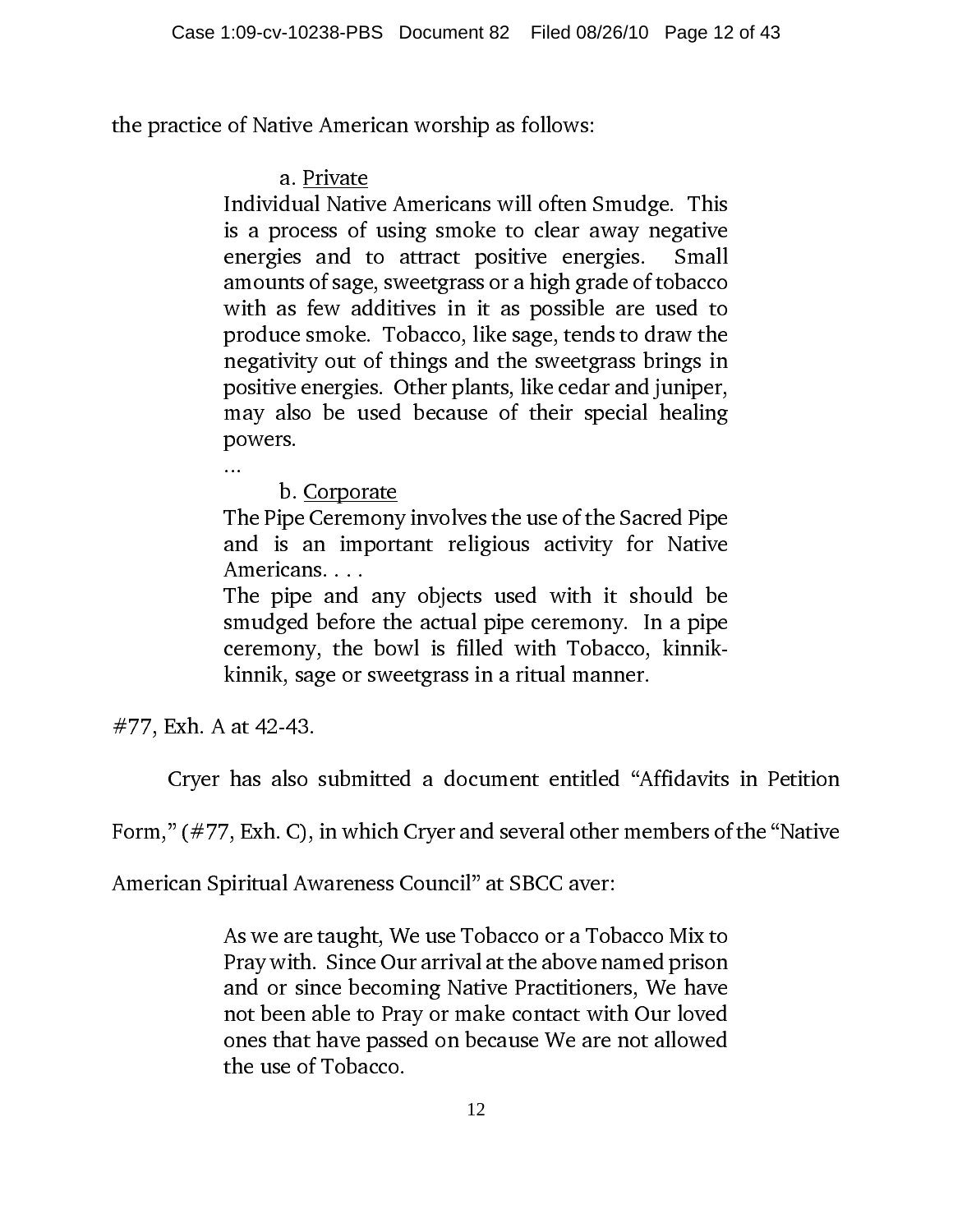Finally, Cryer points to a document that he says was produced by Chief Paul Pouliot of the Pennacook-Abenaki People. $^{\rm b}$  This document, the Court notes, lists the "Purification Smudging Herbals" as:

> Sweet Grass (usually braided), Tobacco (various types without cigarette, cigar, or pipe additives), Cedar (or Pine family related evergreens), Fungus (dried Wood or Birch mushroom), Sages (White, Purple, and Desert types) or a Smudge mixture of these.

Further, this document states that "[t]he vast majority of Native American Indian spiritual leaders insist on using tobacco in sacred ceremonies." (#77, Exh. B)

The Court begins by noting that at least one court has agreed with the defendants' position that no substantial burden exists when Native American inmates have access to kinnick-kinnick. See Adams v. Mosley, 05-cv-352, 2008 WL 4369246, at \*11 (M.D. Ala. Sept. 25, 2008) (granting summary judgment in favor of prison officials where Native American inmate failed "to offer any proof of the religious significance of tobacco [or to] demonstrate how use of the tobacco-free herb kinnickkinnick rather than tobacco itself imposes a substantial

5

The Court notes that this document is unauthenticated; because the defendants did not respond to Cryer's response to their cross-motion to summary judgment, they have not challenged its admissibility.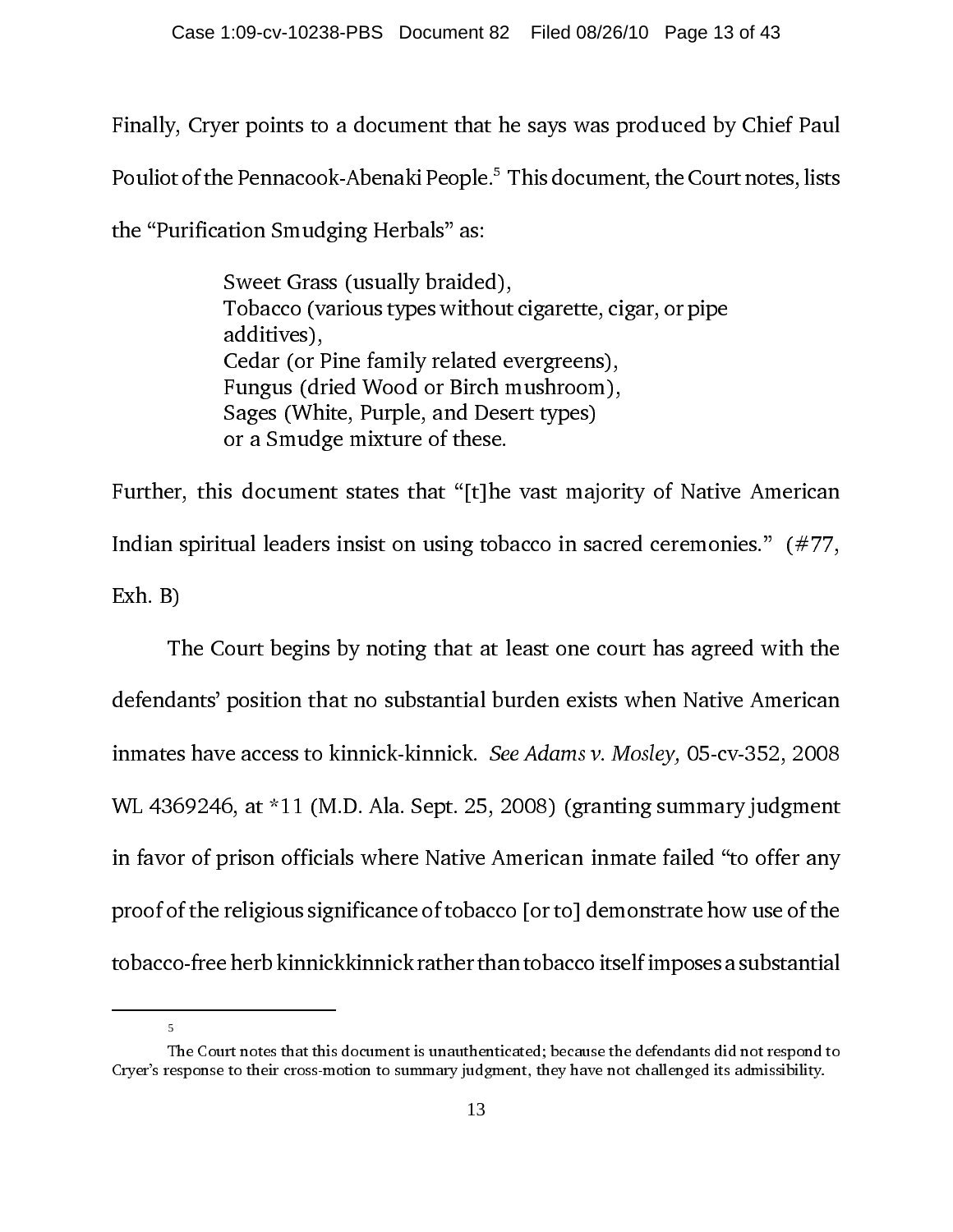burden on his religious exercise or causes him to depart significantly from his religious traditions"). On the other hand, other courts have concluded that a prison's absolute ban on tobacco smoking does not substantially burden a Native American's religious exercise precisely because the prison has permitted access to ceremonial tobacco in some form. See, e.g., Bailey v. Rubenstein, 08-cv-01204, 2009 WL 1024614, at \*2 (S.D. W. Va. April 15, 2009) (denying motion for injunctive relief, and determining RLUIPA claim was frivolous because prison policy permitted Native American inmate "to smoke in religious ceremonies despite the generally applicable tobacco ban"); Farrow v. Stanley, 02-567, 2005 WL 2671541, at \*5 (D. N.H. Oct. 20, 2005) (granting summary judgment in favor of prison officials where "system-wide prohibition on pure tobacco . . . does not impose a substantial burden on [Native American inmate's] religious exercise" where prison policy "permit[s] the use of kinniknick with traces of tobacco" and plaintiff conceded that such a mix would be acceptable); Skenandore v. Endicott, 05-c-0234, 2006 WL 2587545, at \*13 (E.D. Wis. Sept. 6, 2006) (finding that plaintiff had "made a colorable claim that the defendants' non-smoking regulation substantially burdens his exercise of religion," but concluding that defendants had met burden to show compelling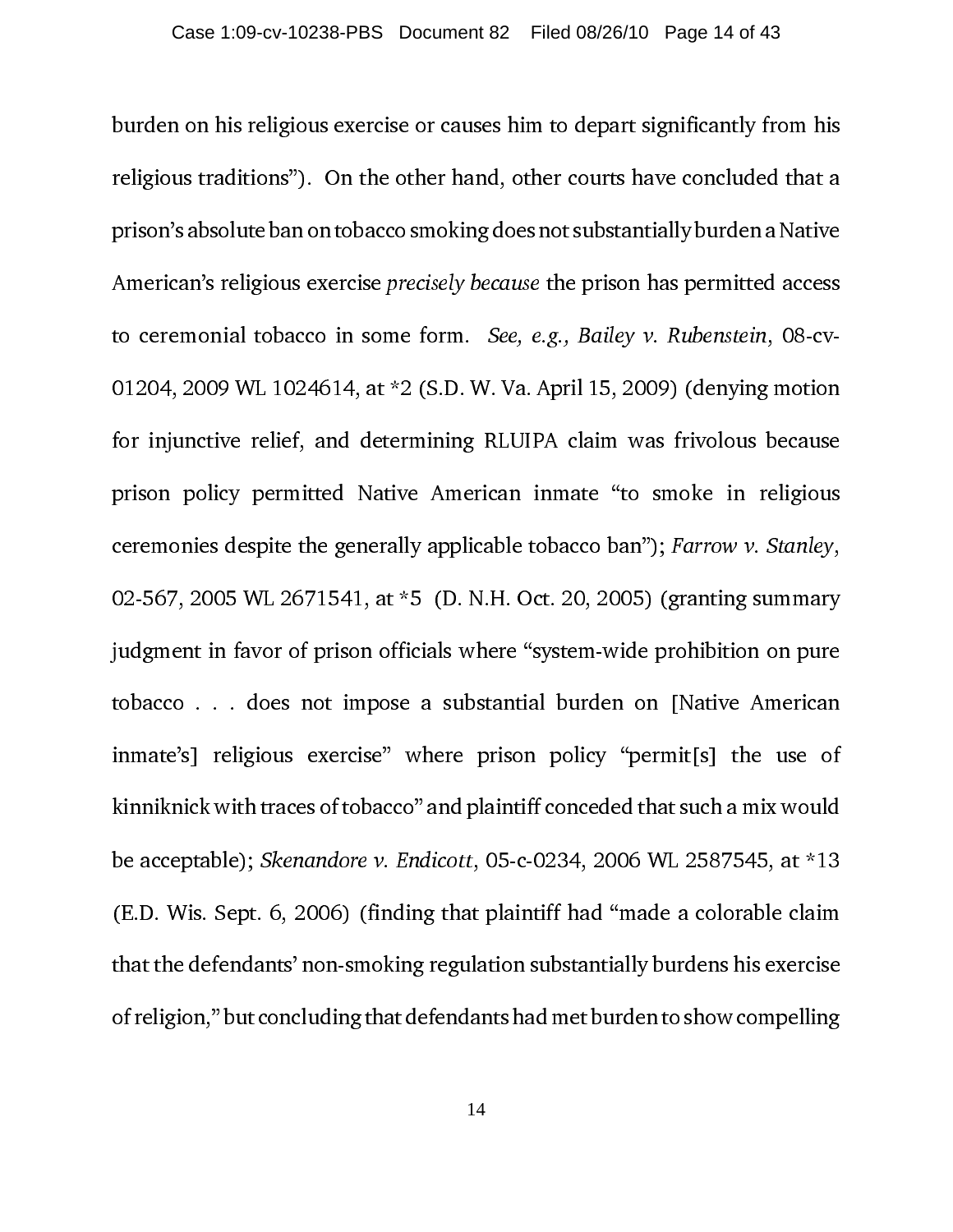state interest in banning smoking in cells where 1) inmates may smoke tobacco in religious ceremony outside 2) and banning smoking in cell is least restrictive means to further health and security interests). $^{\circ}\,$  In short, the case law provides little guidance on this element.

Furthermore, because the matter comes before the Court as cross-motions for summary judgment, the defendants have not responded to Cryer's submissions on the question of "substantial burden," which of course followed the defendants' motion for summary judgment on this point. Under RLUIPA, Cryer need not show that the use of tobacco is central to his religion. Cf. also Thomas, 450 U.S. at 714 (noting that, in order to receive protection under the First Amendment, "religious beliefs need not be acceptable, logical, consistent,

6

Although the plaintiff bears the burden of proof on this point, the defendants, as the party moving for summary judgment, bear the burden of establishing that no genuine issue of material fact exists for trial. The defendants might have aided their cause at this juncture by shedding some light on how they came to conclude that kinnick-kinnick served as an adequate substitute for ceremonial tobacco. For example, in *Smith v. Allen*, 502 F.3d 1255, 1277 (11<sup>th</sup> Cir. 2007), the Eleventh Circuit held that the DOC's decision to Smith v. Allen, 502 F.3d 1255, 1277 (11<sup>th</sup> Cir. 2007), the Eleventh Circuit held that the DOC's decision to deny an inmate a small quartz crystal did not substantially burden the inmate's practice of Odinism. Notably, th deny an inmate a small quartz crystal did not substantially burden the inmate's practice of Odinism. Notably, the DOC had itself undertaken "a probing and thorough review of [the inmate's] religious requests," id., the DOC had itself undertaken "a probing and thorough review of [the inmate's] religious requests," *id.*, which included: discussing "the need for the crystal" with the inmate; "review[ing] documentation on Odinism ...; c which included: discussing "the need for the crystal" with the inmate; "review[ing] documentation on Odinism . . .; conduct[ing] independent research on the tenets of Odinism; [holding] discussions with Chaplains in other prisons on the religion's doctrines; and encourag[ing] Smith to submit as much evidence as he could in support of his request." Id. Likewise, in Farrow v. Stanley, 02-567, 2005 WL 2671541, at \*5<br>
(D. N.H. Oct. 20, 2005), in analyzing the question of "substantial burden," the court noted that "prison<br>
officia (D. N.H. Oct. 20, 2005), in analyzing the question of "substantial burden," the court noted that "prison officials reached the decision to use kinniknick as a tobacco substitute after they consulted with several members of the Native American community"); *cf. also Borzych v. Frank*, 439 F.3d 388, 390 (7<sup>th</sup> Cir. 2006)<br>
("We doubt that keeping [certain] books out of the prison substantially burdens anyone's religious exercise,"<br> ("We doubt that keeping [certain] books out of the prison substantially burdens anyone's religious exercise," where inmate offered only "his unreasoned say-so" to suggest importance of books to Odinism, and prison officials had submitted report of professor with expertise in folklore who concluded that books were "not Odinic or even religious").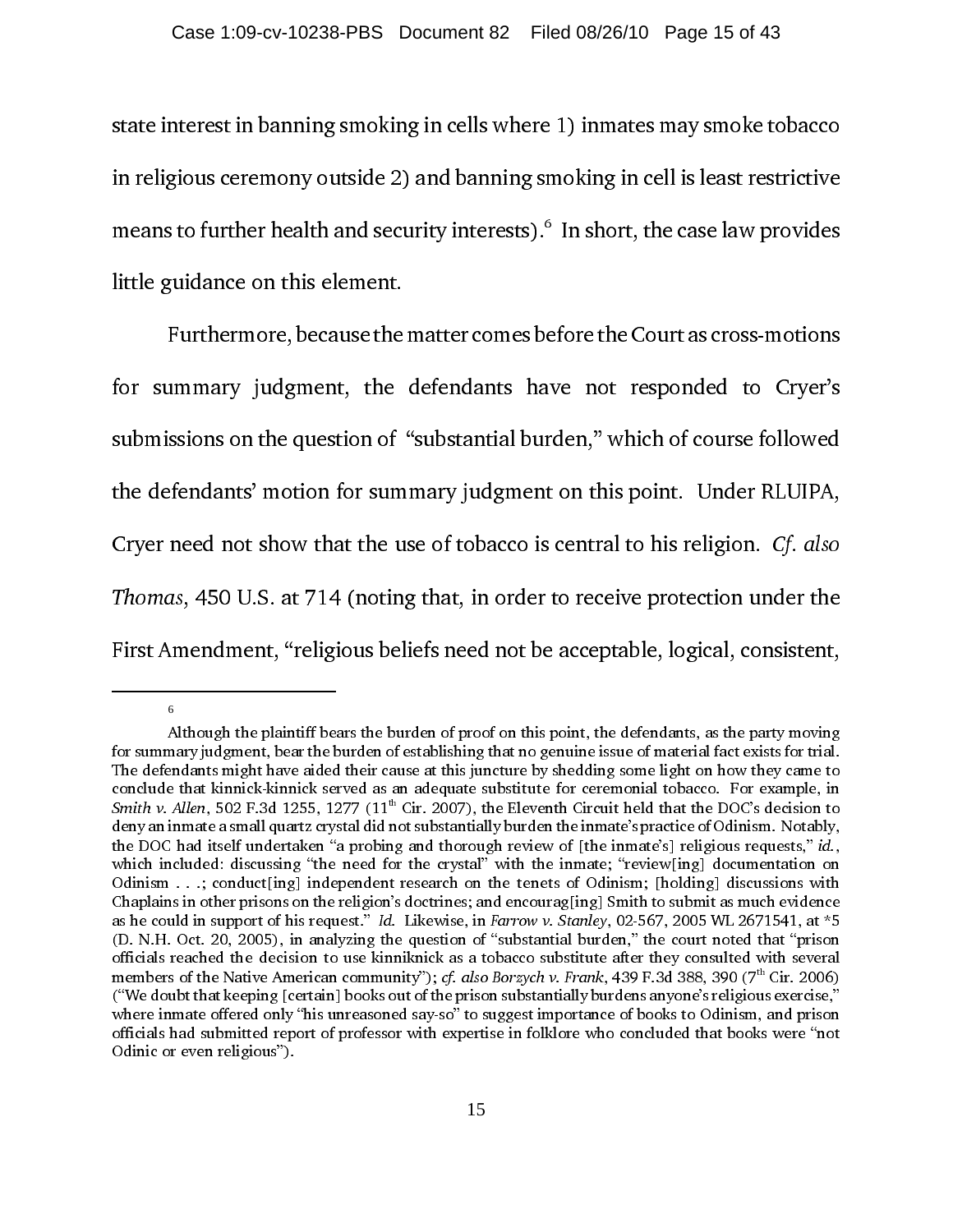or comprehensible to others"). The documents taken together suggest the importance of tobacco to Native American ritual, and Cryer's averments suggest that tobacco serves a unique purpose in the Native American religion, in that, according to Cryer, prayer tobacco is "ESSENTIAL for use in any and all prayers and communication with and to Our ancestors."  $(\#1, \text{Exh. A} \P D)$  Because the DOC policy bans tobacco in any form–including ceremonial tobacco–the Court concludes on this record that a genuine issue of material fact remains on the question of whether the policy creates a substantial burden on Cryer's religious practice. Cf. Starr v. Cox, 05-cv-368, 2008 WL 1914286, at \*10 (D. N.H. Apr. 28, 2008) ("Courts 'have little difficulty in concluding that an outright ban on a particular religious exercise is a substantial burden on that religious exercise."") (quoting Greene v. Solano County Jail, 513 F.3d 982, 988 (9<sup>th</sup> Cir. 2008)).

ii. Does the DOC Policy Serve a Compelling State Interest and is the DOC Policy the Least Restrictive Means of Achieving that Interest?

Once the plaintiff meets the initial burden, the defendants must show that the restriction serves a "compelling interest" and that the regulation is the "least restrictive means" of serving that interest. Maintaining prison security is a compelling state interest, see Spratt, 482 F.3d at 39, and courts should "continue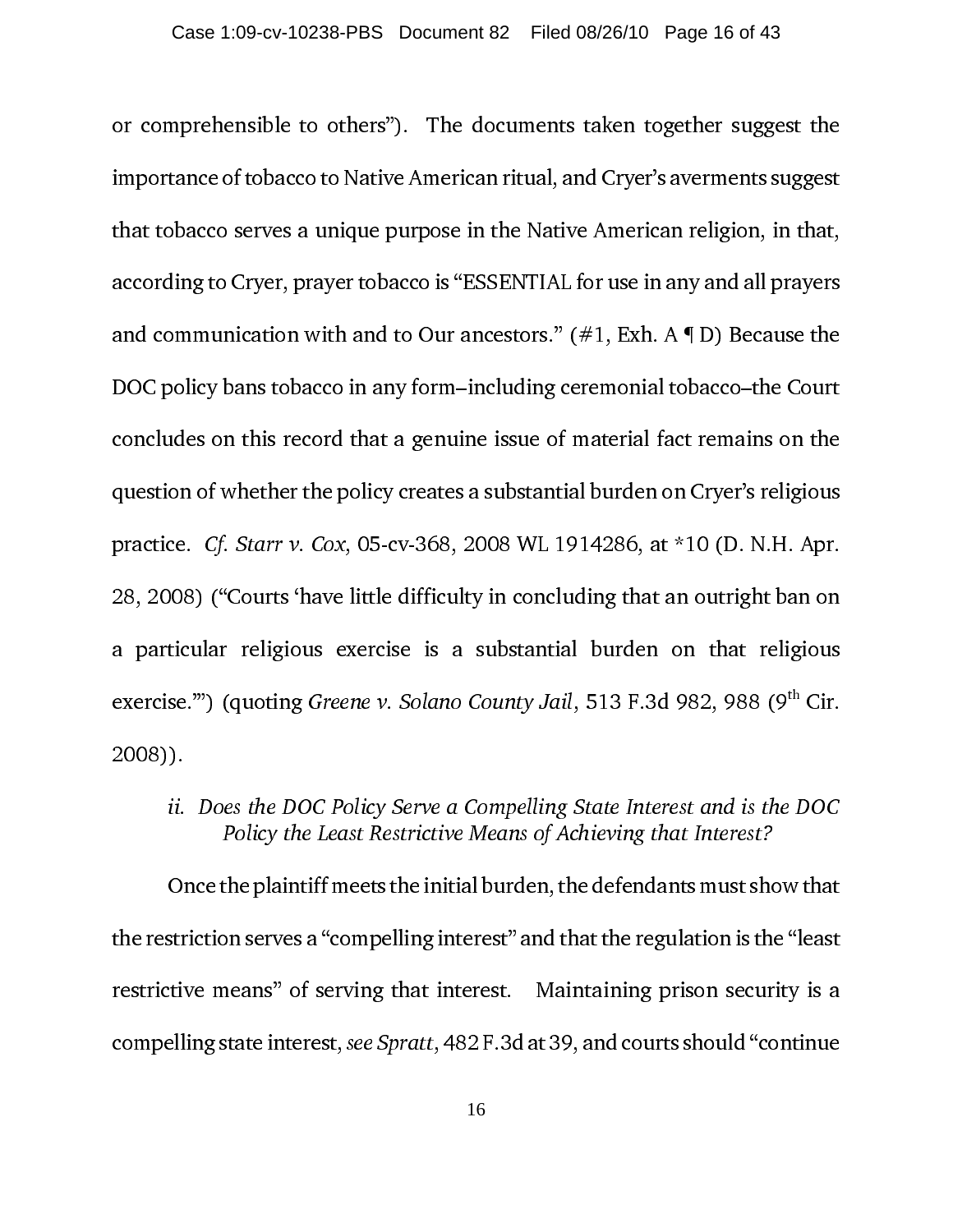#### Case 1:09-cv-10238-PBS Document 82 Filed 08/26/10 Page 17 of 43

to give 'due deference to the experience and expertise of prison and jail administrators' in determining prison policy," id. (quoting Cutter, 544 U.S. at 717). Nevertheless, "[c]ontext matters," Cutter, 544 U.S. at 723 (internal quotations and citation omitted), in applying the standard, and prison officials fail to establish a compelling state interest by merely asserting a security concern, see Spratt, 482 F.3d at 39.

Here, the defendants have not responded to several of Cryer's arguments, advanced in his reply to the defendants' cross-motion for summary judgment, that the DOC's stated compelling interest in protecting the other inmates from second-hand smoke is inadequate because he and other Native American inmates are currently allowed access to the outdoors for the pipe and smudging ceremony, in an area that is closed off to all other inmates. (See  $#77$  at 2-3) He also questions the unsupported assertion that permitting Native Americans' access to ceremonial tobacco for religious purposes will create resentment among other inmates, and he notes that a similar argument was rejected in Hudson, 538 F. Supp.2d at 411 (noting that "Defendant produced little if any evidence validating its assertion that serving Halal meals to Muslim inmates would ignite inmate conflict").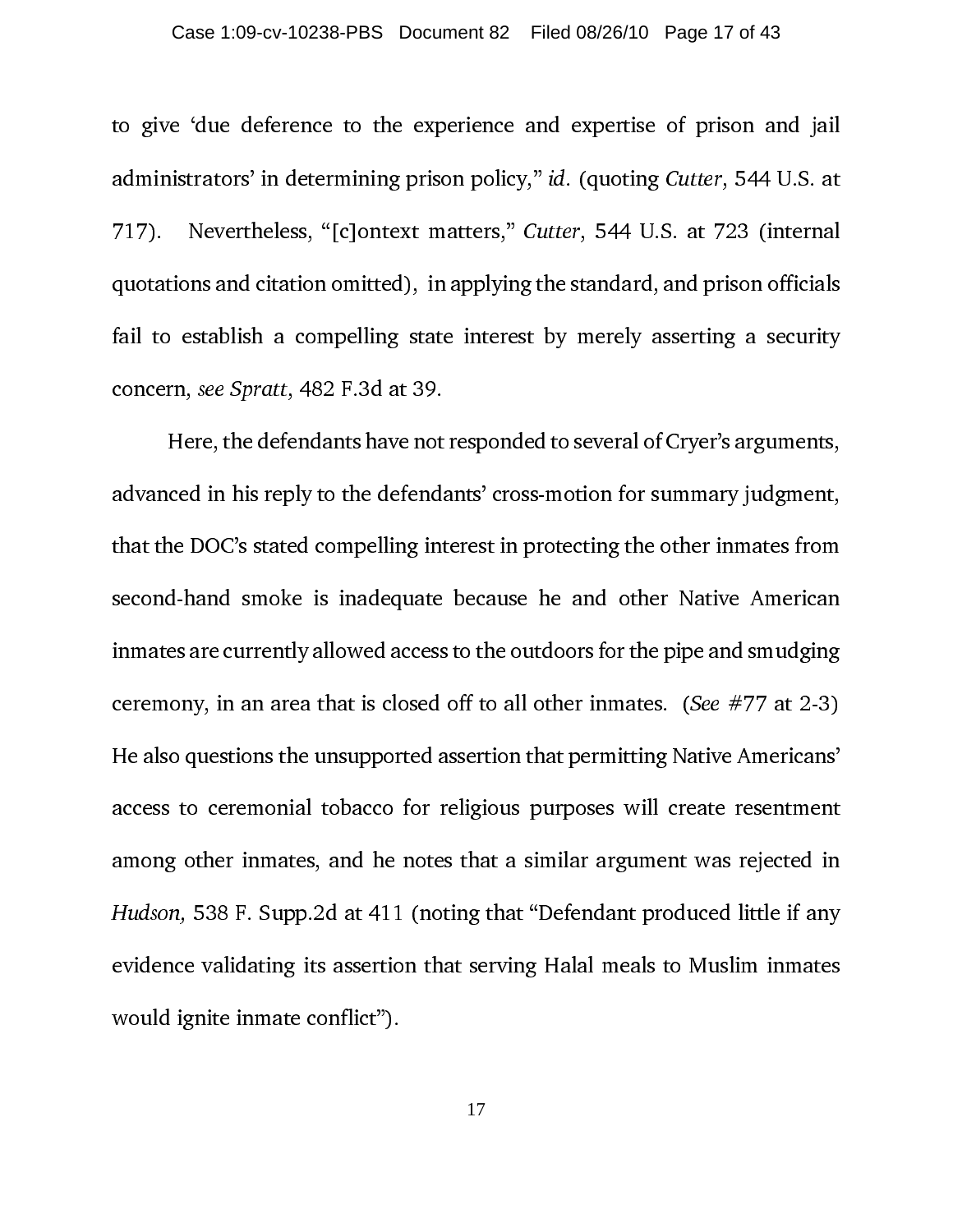Finally, even if prison officials meet their burden to establish a compelling state interest in burdening an inmate's religious exercise, they must still establish that its inhibition is the "least restrictive means" to achieve that interest. That is, prison officials must establish that the challenged prohibition does not "sweep[] more broadly than necessary to promote the government's interest," Spratt, 482 F.3d at 41 (internal quotation marks and citation omitted), and "[a] prison 'cannot meet its burden to prove least restrictive means unless it demonstrates that it has actually considered and rejected the efficacy of less restrictive measures before adopting the challenged practice.'" Spratt, 482 F.3d at 41 (quoting Warsoldier v. Woodford, 418 F.3d 989, 999 (9 $^{\rm th}$  Cir. 2005)). $^{\prime\prime}$  As noted, it is unclear on this record (although it would be helpful to know), for example, how the DOC came to the conclusion that permitting the use of kinnick-kinnick during religious ceremonies was the least restrictive alternative,

Spratt v. Rhode Island Dept. Of Corrections,  $482$  F.3d 33, 41 n.11 (1<sup>st</sup> Cir. 2007).

 $<sup>7</sup>$  The First Circuit has further qualified this requirement as follows:</sup>

It is important to note that we do not construe RLUIPA to 'require prison administrators to refute every conceivable option in order to satisfy the least restrictive means prong of RFRA Hamilton v. Schriro, 74 F.3d 1545, 1556 (8th Cir. 1996). However, to meet the least restrictive means test, prison administrators generally ought to explore at least some alternatives, and their rejection should generally be accompanied by some measure of explanation. A blanket statement that all alternatives have been considered and rejected, such as the one here, will ordinarily be insufficient.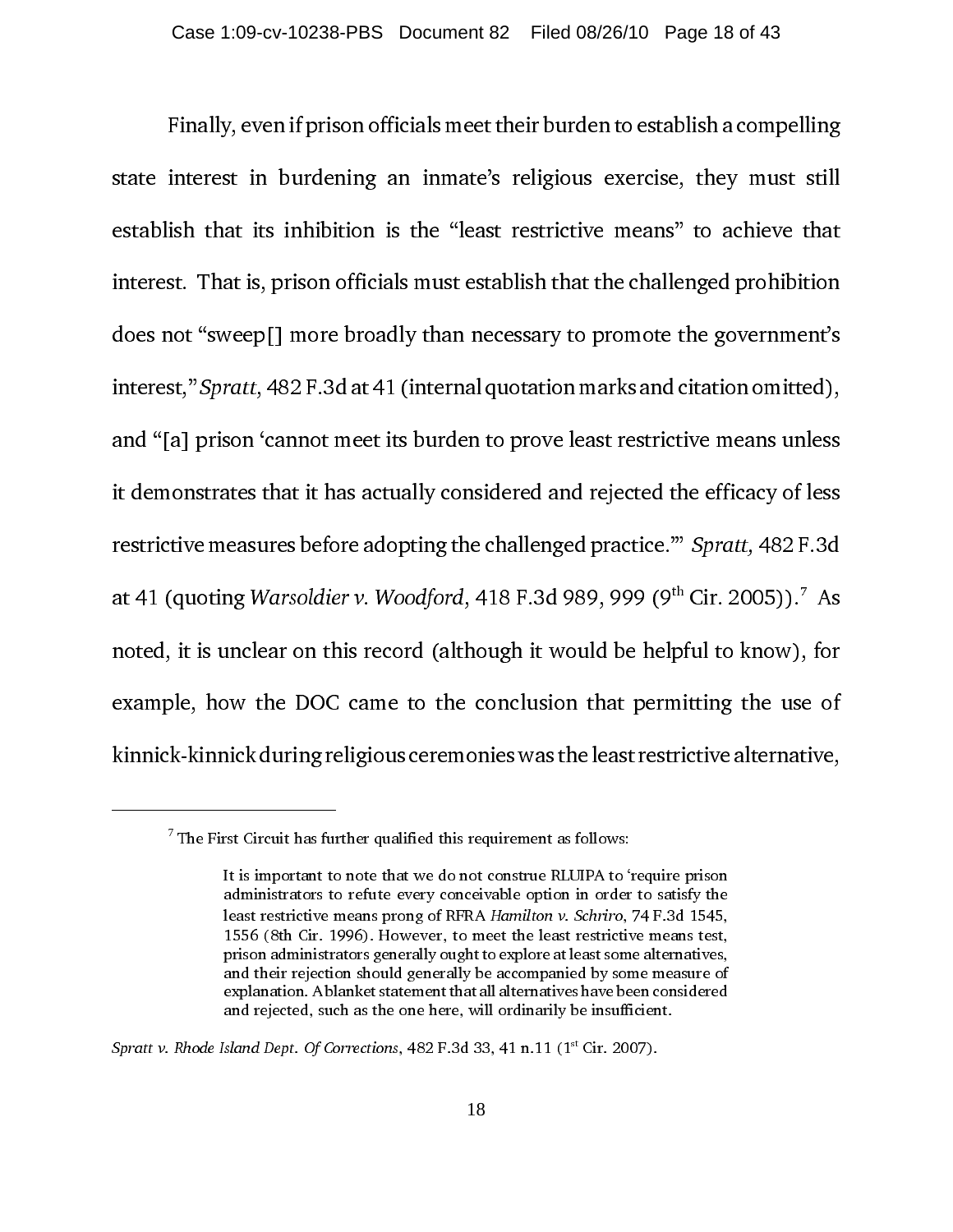rather than, say, allowing the use of kinnick-kinnick containing some tobacco. As noted, Cryer seeks an accommodation to be able to use ceremonial tobacco on the one day in which he is permitted to smoke kinnick-kinnick outside, (see  $#70$  at 3), and he argues that there is no evidence in the record that the defendants have considered the less restrictive alternative of "[a]llow[ing] Native Americans to use tobacco during the time the administration has already scheduled [for them] to meet in the south yard which is closed off to all other inmates." (#77 at 5) *Cf. Spratt*, 482 F.3d at 41 (the "narrow-tailoring test" requires the district court to evaluate "'the alternative measures put in issue by the parties") (quoting Casey v. City of Newport, 308 F.3d 106, 114  $(1^{st}$  Cir. 2002) (footnote omitted). The Court notes that other prison systems have provided exemptions to permit the ritualistic use of tobacco even when the institution otherwise bans tobacco completely. The Federal Bureau of Prisons religious policy permits "the ritual use of tobacco." See Federal Bureau of Prisons, Program Statement: Religious Beliefs and Practices, Statement P5360.09  $12/31/2004$ , at 20 (I)-(j) (directing each institution to develop supplement which must include procedures for "using tobacco for rituals"): http://www.bop.gov/policy/progstat/5360\_009.pdf. And as noted above,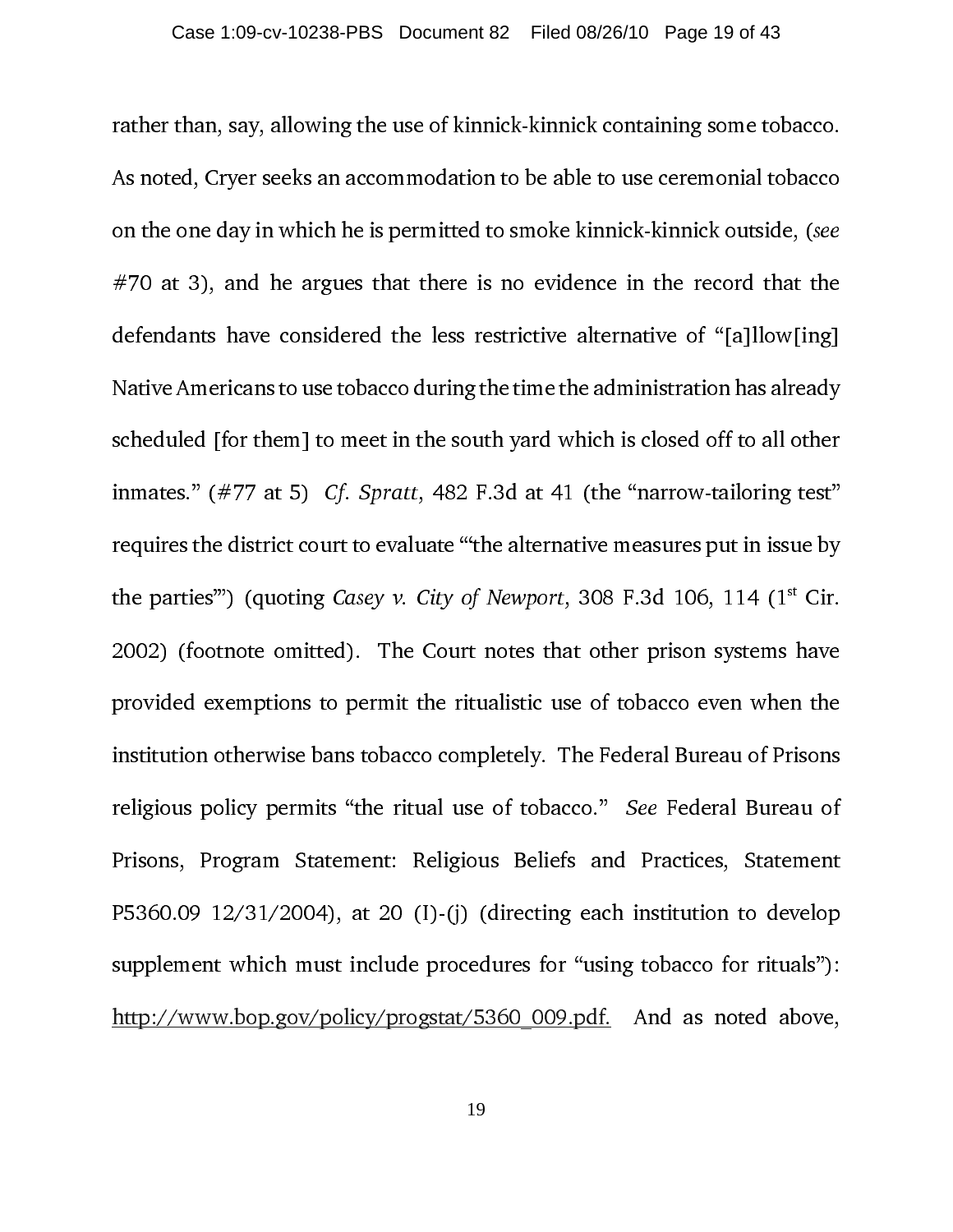other prison systems have offered accommodations that include mixtures including tobacco. The First Circuit has found such evidence relevant (though not necessarily conclusive) in analyzing whether prison officials have considered less restrictive alternatives. See Spratt, 482 F.3d at 42 ("in the absence of any explanation by [the Rhode Island DOC] of significant differences [between the prison systems] . . ., the Federal Bureau of Prisons policy suggests that some form of inmate preaching would be permissible without disturbing prison security").

Thus, the Court recommends granting summary judgment in favor of the defendants to the extent that Cryer seeks unrestricted access to tobacco, but otherwise denying summary judgment on the limited request to have access to ceremonial tobacco during corporate ceremonies. The Court recommends that summary judgment be denied on this more narrowly circumscribed claim without prejudice to renewal once the district court judge to whom this case is assigned has set a schedule for dispositive motions to be filed.

#### b. Federal Constitutional Claims Pursuant to 42 U.S.C. § 1983

i. Official Capacity Immunity

As noted, in addition to injunctive and declaratory relief, Cryer seeks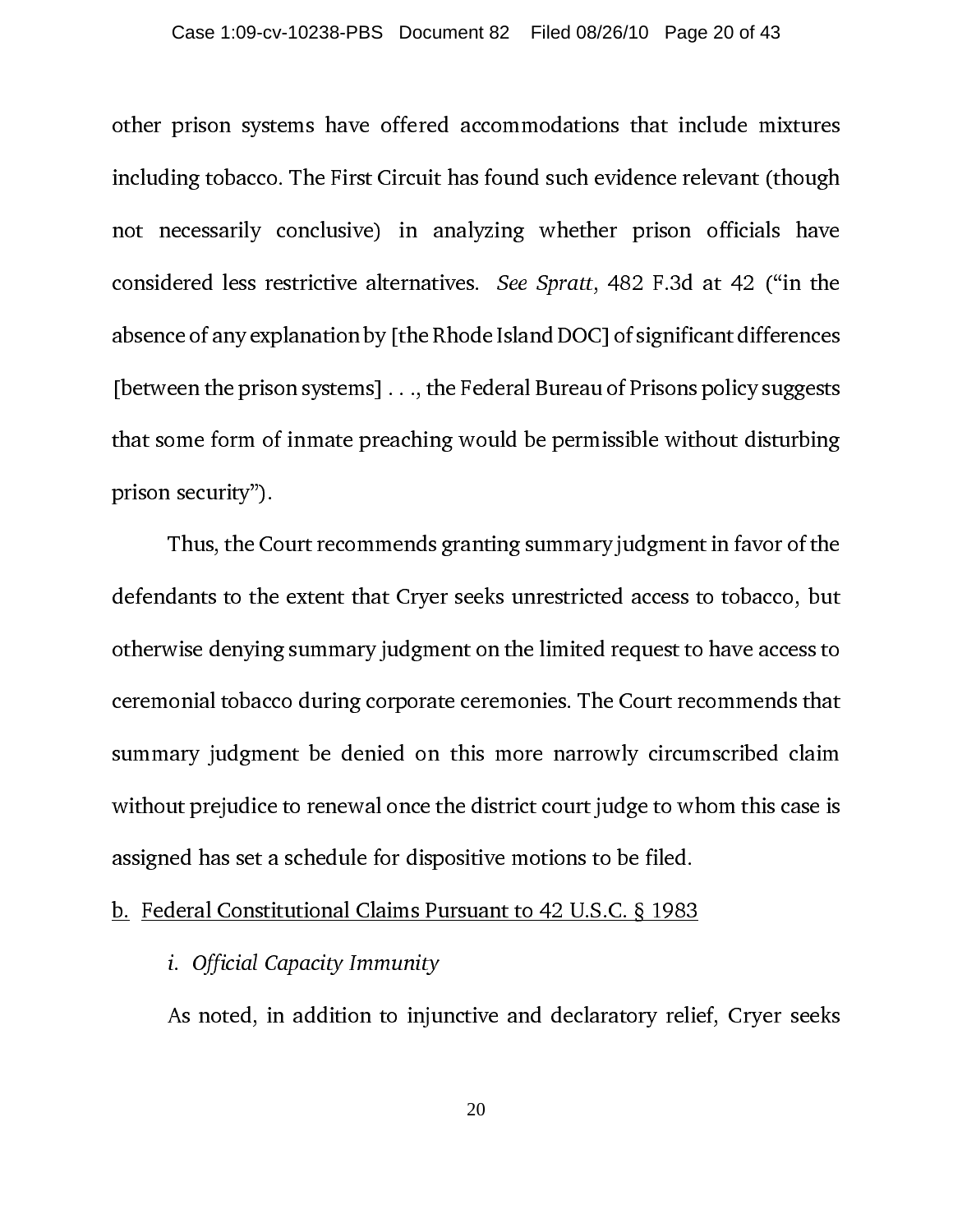monetary damages against the Department of Corrections and the various defendants in both their official and individual capacities. In addition to seeking summary judgment on the merits of the claims asserted under the First, Eighth, and Fourteenth Amendments, the defendants move for summary judgment on Cryer's section 1983 claims to the extent that he seeks money damages against the DOC and the defendants in their official capacities. (See  $#76$  at 12-13) The Eleventh Amendment bars suits against a state and its agents in their official capacity, absent an express waiver of immunity. See Will v. Michigan Dep't of State Police, 491 U.S. 58, 65-67 (1989). "It is settled law that neither a state agency nor a state official acting in his official capacity may be sued for damages in a section 1983 action." Johnson v. Board of Bar Overseers of Mass., 324 F. Supp.2d 276, 286 (D. Mass. 2004) (internal quotation marks and citation omitted). "The Commonwealth has not consented to being sued for money damages in either the federal courts or in its own courts under § 1983." Hudson v. Maloney, 326 F. Supp.2d 206, 213 (D. Mass. 2004) (citation omitted). Accordingly, the Court recommends that summary judgment be granted in favor of the defendants on all federal constitutional claims for damages against the Department of Corrections, and the individual defendants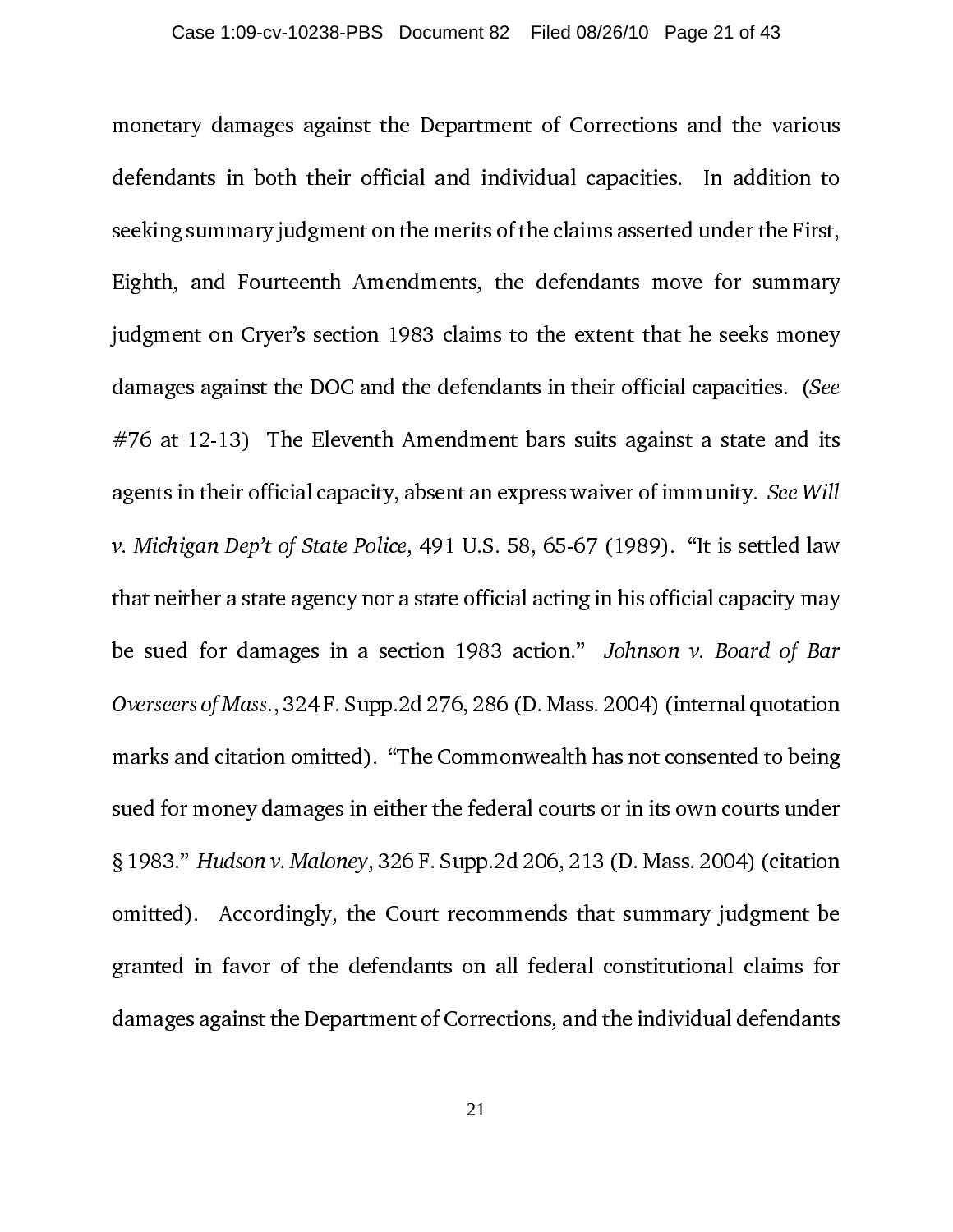named in their official capacity. The remaining questions, taken up below, are whether summary judgment is warranted to the extent that Cryer seeks prospective relief on the federal constitutional claims, and whether qualified immunity precludes monetary damages against the defendants in their individual capacity.

#### ii. Eighth Amendment and Equal Protection Claims

The defendants move for summary judgment to the extent that Cryer alleges that the DOC policy violates his Eighth Amendment right to be free from cruel and unusual punishment and the Equal Protection Clause of the Fourteenth Amendment; they argue that Cryer cannot satisfy the relevant standards under each claim. The Court agrees that summary judgment is warranted, but for a different reason: the factual bases for these claims merely duplicate the claims based on RLUIPA and the First Amendment, and Cryer gains nothing by asking the Court to analyze these claims under different constitutional labels. See Conyers v. Abitz, 416 F.3d 580, 586 ( $7<sup>th</sup>$  Cir. 2005) (although complaint included equal protection and Eight Amendment claims related to plaintiff's Fast of Ramadan claim, "the free-exercise claim arises under the First Amendment and gains nothing by attracting additional constitutional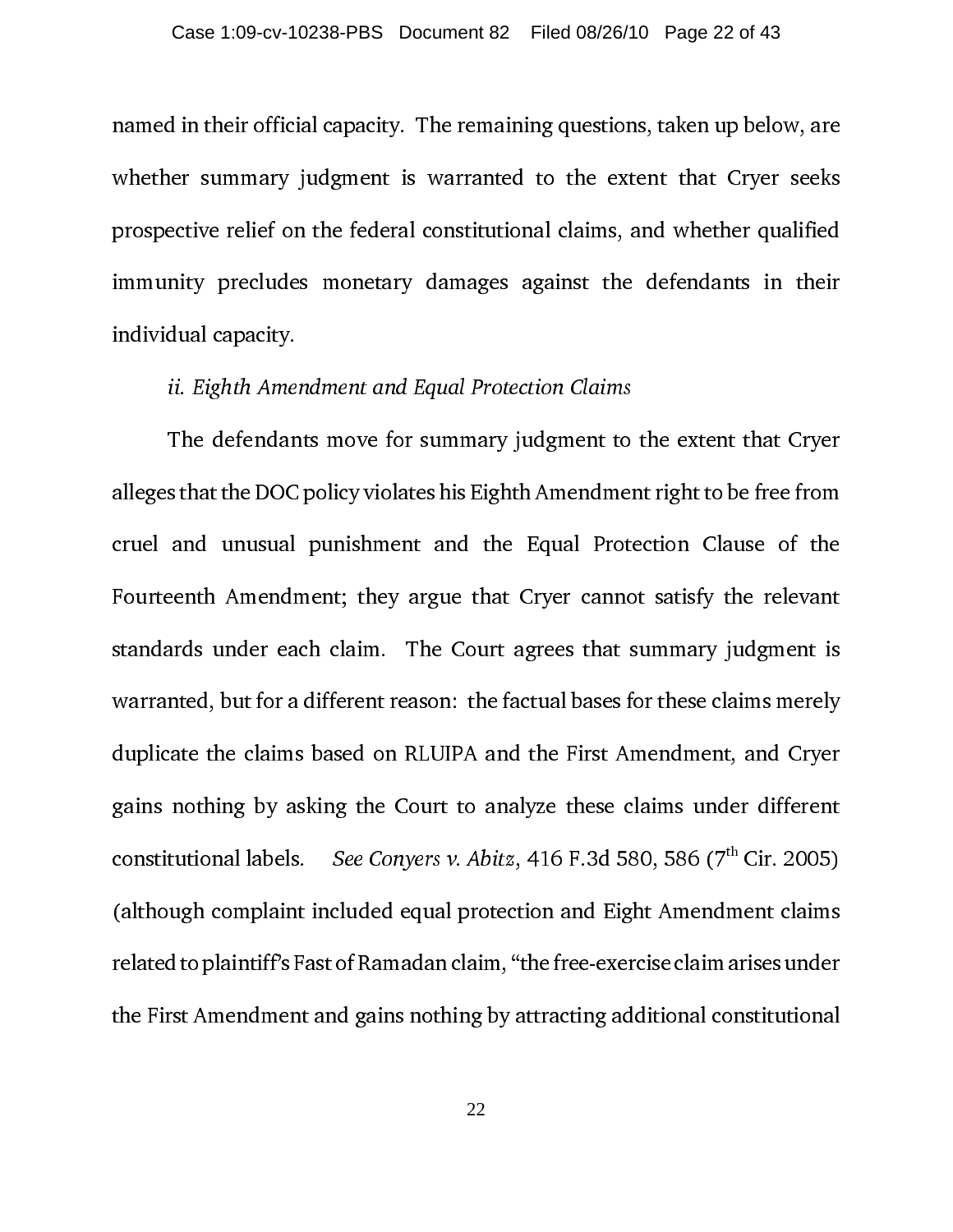labels") (citing Graham v. Connor, 490 U.S. 386, 395 (1989) (stating that the "explicit textual source of constitutional protection . . . must be the guide for analyzing [the constitutional] claims" $)$ ).<sup>8</sup> For this reason, the Court recommends granting summary judgment in favor of the defendants on the claim that the prison policy forbidding the use and possession of smoking violates the Eighth Amendment and the Equal Protection Clause. The claim rises or falls as a Free Exercise claim.

#### iii. The First Amendment

8

"'In the First Amendment context . . . a prison inmate retains those First Amendment rights that are not inconsistent with his status as a prisoner or with the legitimate penological objectives of the corrections system.'" Hudson, 326 F.Supp.2d at 210 (quoting Pell v. Procunier, 417 U.S. 817, 822 (1974)). Thus, "when a prison regulation impinges on inmates' constitutional rights, the regulation is valid if it is reasonably related to legitimate penological interests."

Otherwise, the Court simply notes that it has found no case law holding that a prison policy banning tobacco use violates the Eighth Amendment. See, e.g., Nowaczyk v. Shaheen, 99-351-M, 2001 WL 274790, at \*4 (D. N.H. Jan. 18, 2001) (prison's ban on tobacco use and possession does not violate Eighth Amendment); Adams v. Mosley, 05-352, 2008 WL 4369246, at \*\*9-10 (M.D. Ala. Sept. 25, 2008); Muff v. Collins, 08-cv-1027, 2009 WL 233561, at \*\*1-2 (S.D. Ohio Jan. 29, 2009) (same); Gresham v. Granholm, 09 cv-11, 2009 WL 497666, at \*\*5-6 (W.D. Mich. Feb. 25, 2009) (prison ban on tobacco smoking violates neither Eighth Amendment nor equal protection); Beauchamp v. Sullivan, 21 F.3d 789, 790-791 (7<sup>th</sup> Cir. 1994) (stating that "with the Supreme Court having just held that prison officials may have a constitutional duty to protect inmates from high levels of ambient cigarette smoke . . . a prison could hardly be thought to be violating the Constitution by restricting smoking") (citing Helling v. McKinney, 509 U.S. 25 (1993)).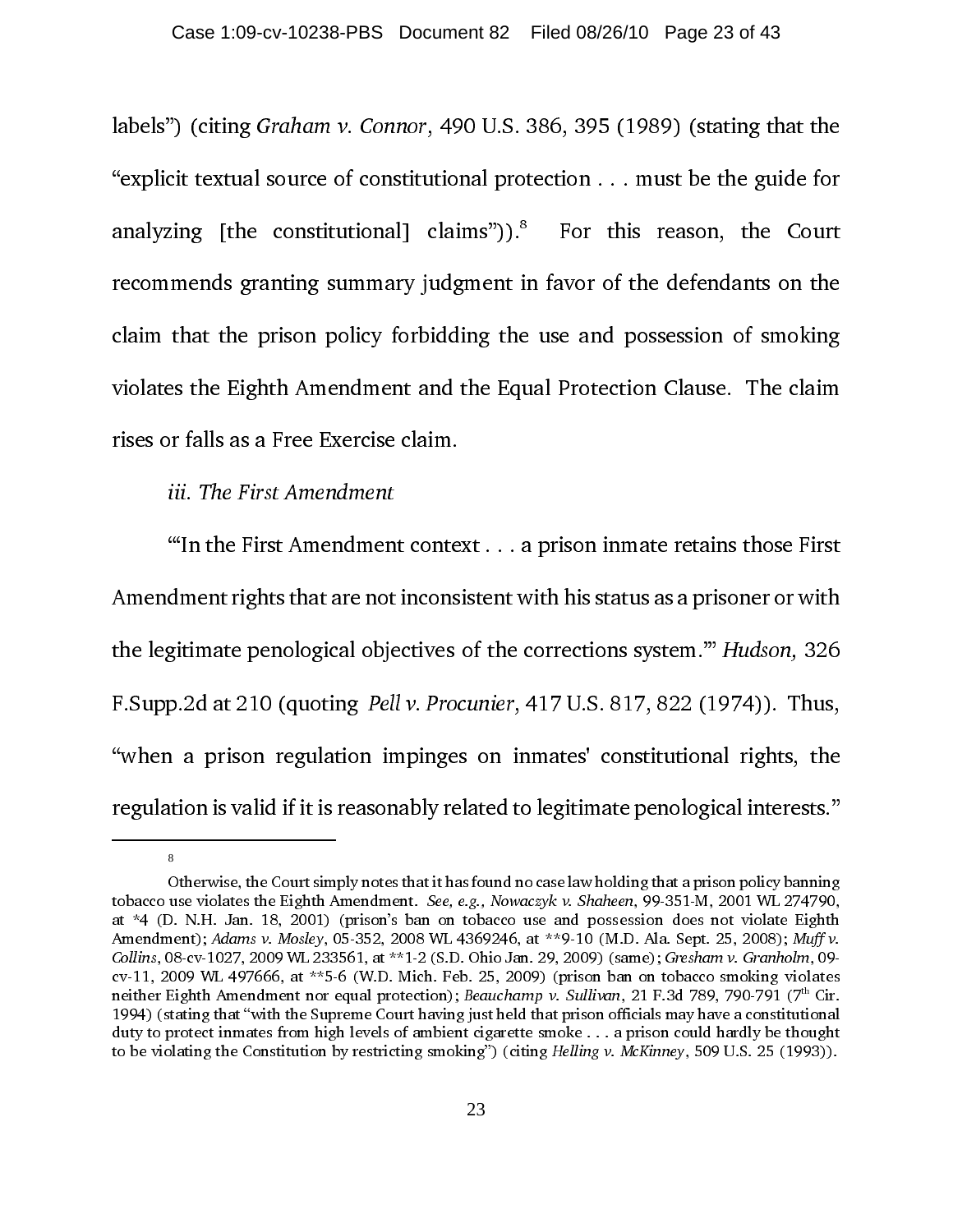Turner v. Safley, 482 U.S. 78, 89 (1987). See also O'Lone v. Estate of Shabazz, 482 U.S. 342, 349 (1987) (reiterating standard). The Turner Court enumerated four factors to consider in analyzing the reasonableness of the prison regulation or policy at issue: 1) whether there is "a valid, rational connection between the prison regulation and the legitimate governmental interest put forward to justify it" and whether the prison restriction "operate[s] in a neutral fashion, without regard to the content of the expression"; 2) "whether there are alternative means of exercising the right that remain open to prison inmates"; 3) whether the "accommodation of the asserted constitutional right will have [an impact] on guards and other inmates, and on the allocation of prison resources generally"; and 4) whether there are "ready alternatives" to the prison regulation, and whether "an inmate claimant can point to an alternative that fully accommodates the prisoner's rights at de minimis cost to valid penological interests." Turner, 482 U.S. at 89-91 (internal quotation marks and citations omitted).

Here, at least to the extent that Cryer seeks an accommodation permitting him unfettered access to ceremonial prayer tobacco, the DOC has stated a legitimate interest in safeguarding the health of its inmates, and in ensuring that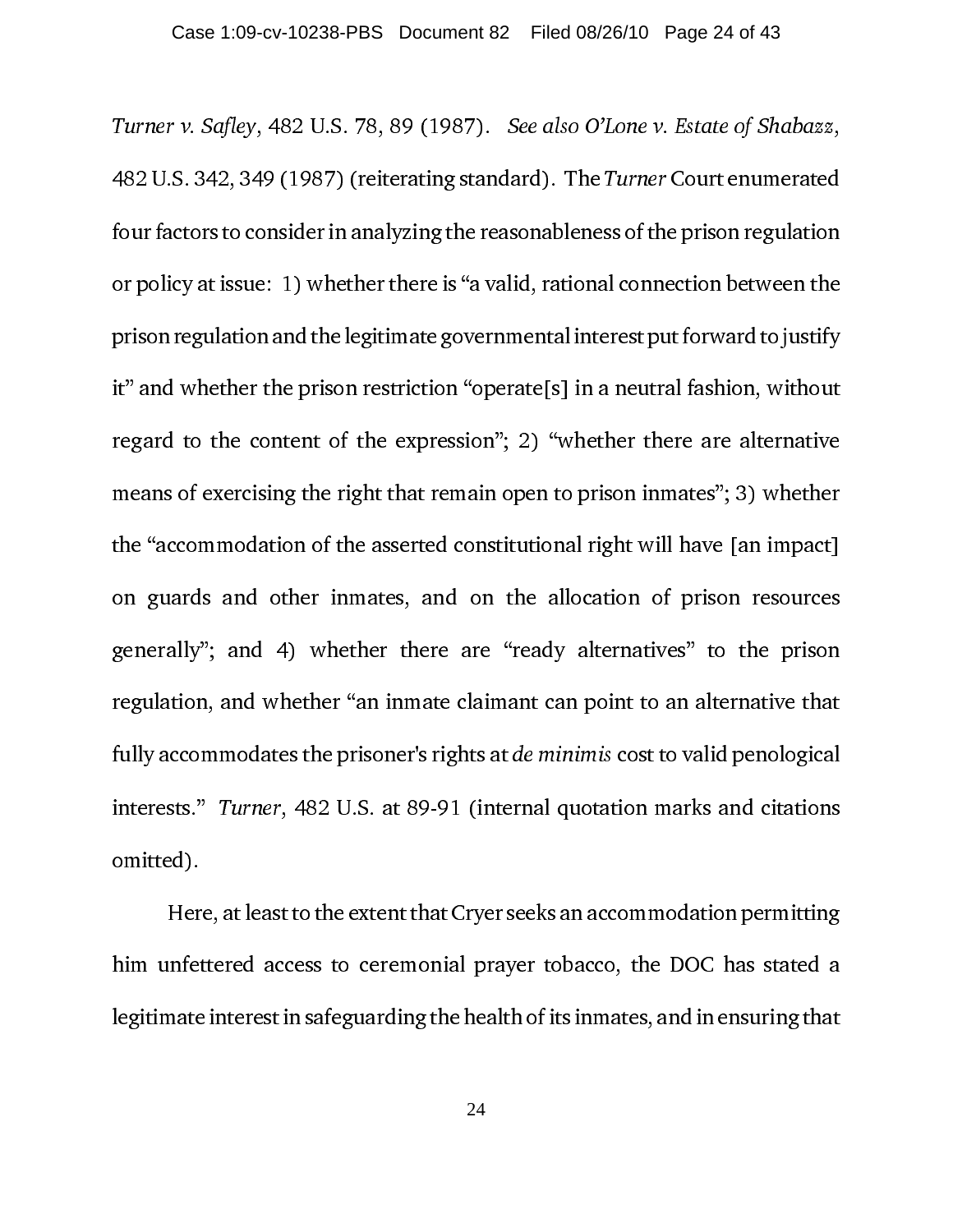tobacco does not become fodder for black market trade; the policy is applied neutrally without regard to the content of expression; and the DOC has identified "alternative means of exercising the right" in that Cryer, in addition to the other ways in which he may practice his Native American religion, is permitted to smudge once a month using kinnick-kinnick. To the extent that Cryer requests an accommodation to be able to smudge daily–whether outdoors or in his cell–summary judgment is warranted: the prison has sufficiently explained (and Cryer does not dispute) that supervising the smudging ceremony drains staff resources. Further, the security implications of permitting Native American inmates to use and possess ceremonial tobacco in their cells is obvious.

Even so, Cryer has "point[ed] to an alternative" that he suggests can accommodate his rights "at de minimis cost to valid penological interests," viz., that he be permitted to use ceremonial tobacco during the monthly smudging ceremony when the risk of exposing other inmates to second-hand smoke is absent and the prison has already dedicated staff to supervising the smudging ceremony. Because the present motion for summary judgment came as a crossmotion for summary judgment, the defendants have not replied to Cryer's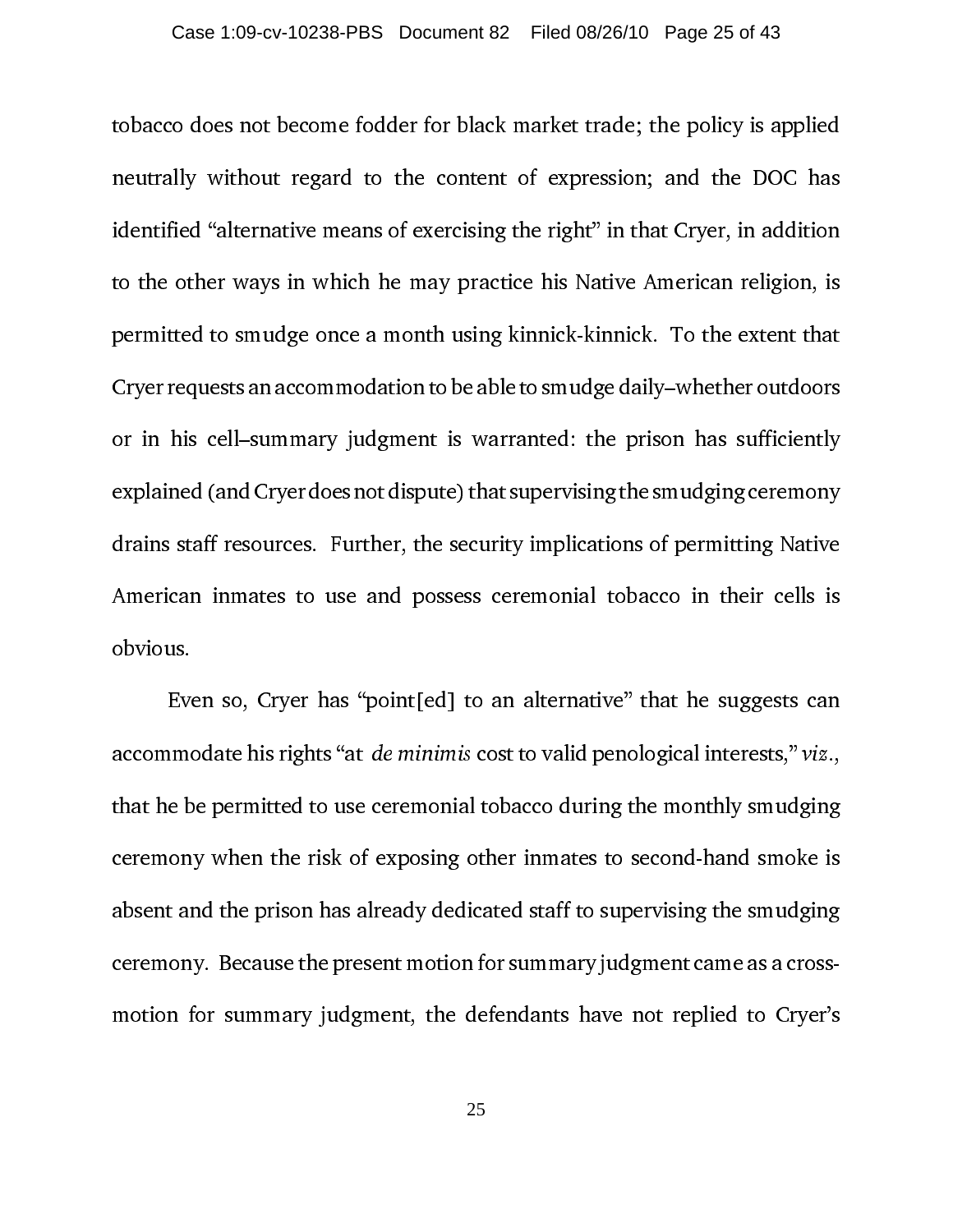response to their motion for summary judgment on this claim. At this juncture, then, the Court recommends that the defendants' motion for summary judgment on the merits of this claim--to the extent that Cryer posits that using ceremonial tobacco during the once-monthly smudging ceremony can accommodate his religious expression–be denied, without prejudice to renewal after the deadline for dispositive motions has been set. Furthermore, disposition of Cryer's RLUIPA claim may well obviate the need to address the constitutional question. RLUIPA affords greater protection to religious exercise than does the First Amendment: if Cryer prevails on the RLUIPA claim, the Court need not consider the constitutional question further; if he does not, denial of his RLUIPA claim necessarily precludes relief on First Amendment grounds.

Withal, the argument for summary judgment on qualified immunity grounds is strong, even on this narrow point. "The doctrine of qualified immunity protects government officials 'from liability for civil damages insofar as their conduct does not violate clearly established statutory or constitutional rights of which a reasonable person would have known.'" Pearson v. Callahan,129 S.Ct. 808, 815 (2009) (quoting Harlow v. Fitzgerald, 457 U.S. 800,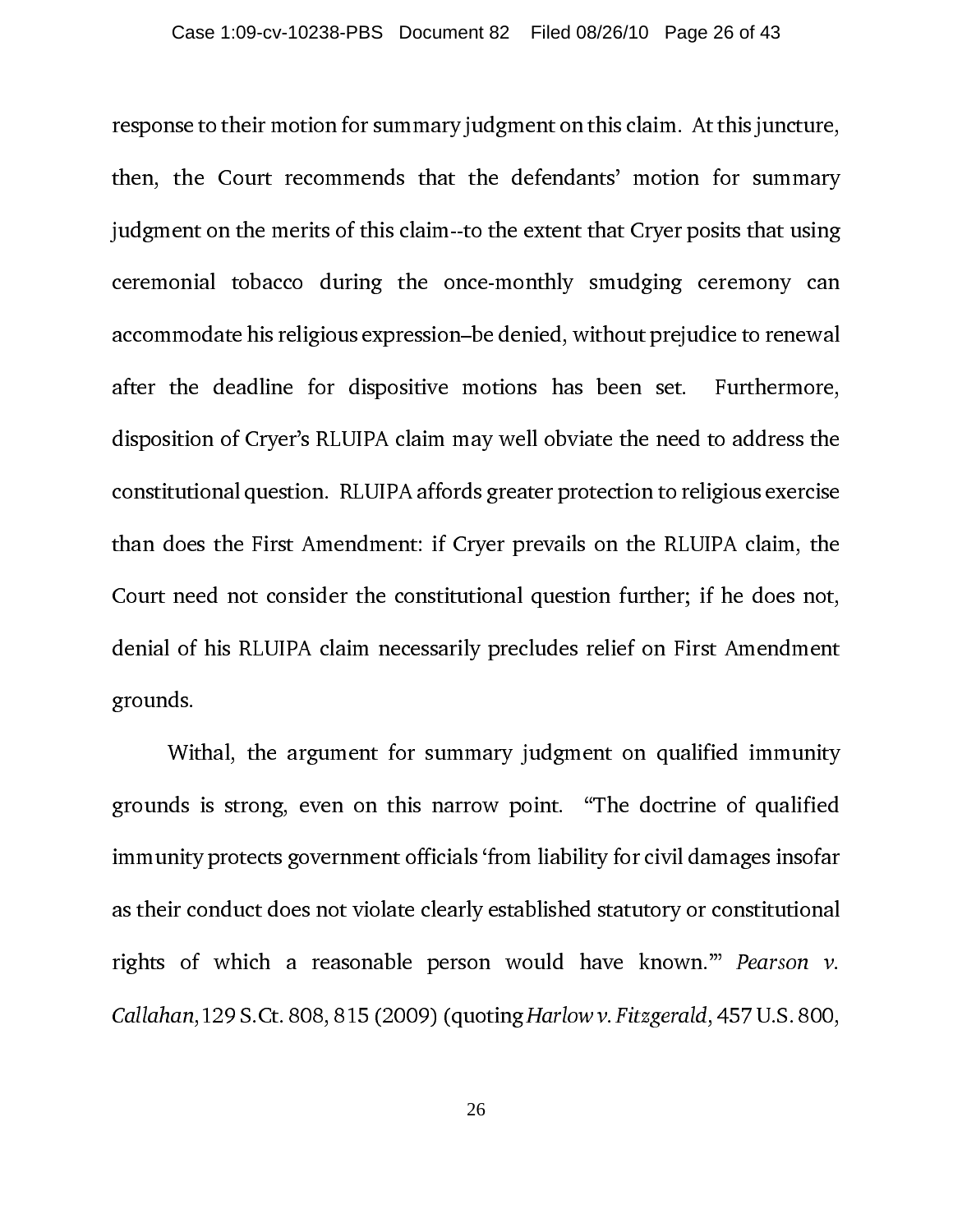818 (1982)). "The qualified immunity analysis has two parts. A court must decide whether the facts shown by the plaintiff make out a violation of a constitutional right and whether the right was 'clearly established' at the time of the alleged violation by the defendant." Cortes-Reyes v. Salas-Quintana, 608 F.3d 41, 51 ( $1^{\text{st}}$  Cir. 2010) (citing *Pearson*, 129 S. Ct. at 815-16). In *Pearson v.* Callahan, supra, the Supreme Court held that courts are no longer required to determine whether a plaintiff's constitutional rights were violated before proceeding to an analysis of whether the constitutional rights at issue were clearly established at the time of the alleged violation. Pearson, 129 S.Ct. at 818 ("There are cases in which it is plain that a constitutional right is not clearly established but far from obvious whether in fact there is such a right."). Here, the Court readily concludes that summary judgment is warranted in favor of the defendants on qualified immunity grounds.

"The law is 'clearly established' if courts have ruled that 'materially similar conduct was unconstitutional,' or if there is a previously identified general constitutional principle that applies 'with obvious clarity to the specific conduct at issue.'" Cortes-Reyes, 608 F.3d at 52 (quoting Jennings v. Jones, 499 F.3d 2, 16 (1st Cir. 2007), cert. denied, 552 U.S. 1170 (2008)); Giragosian v.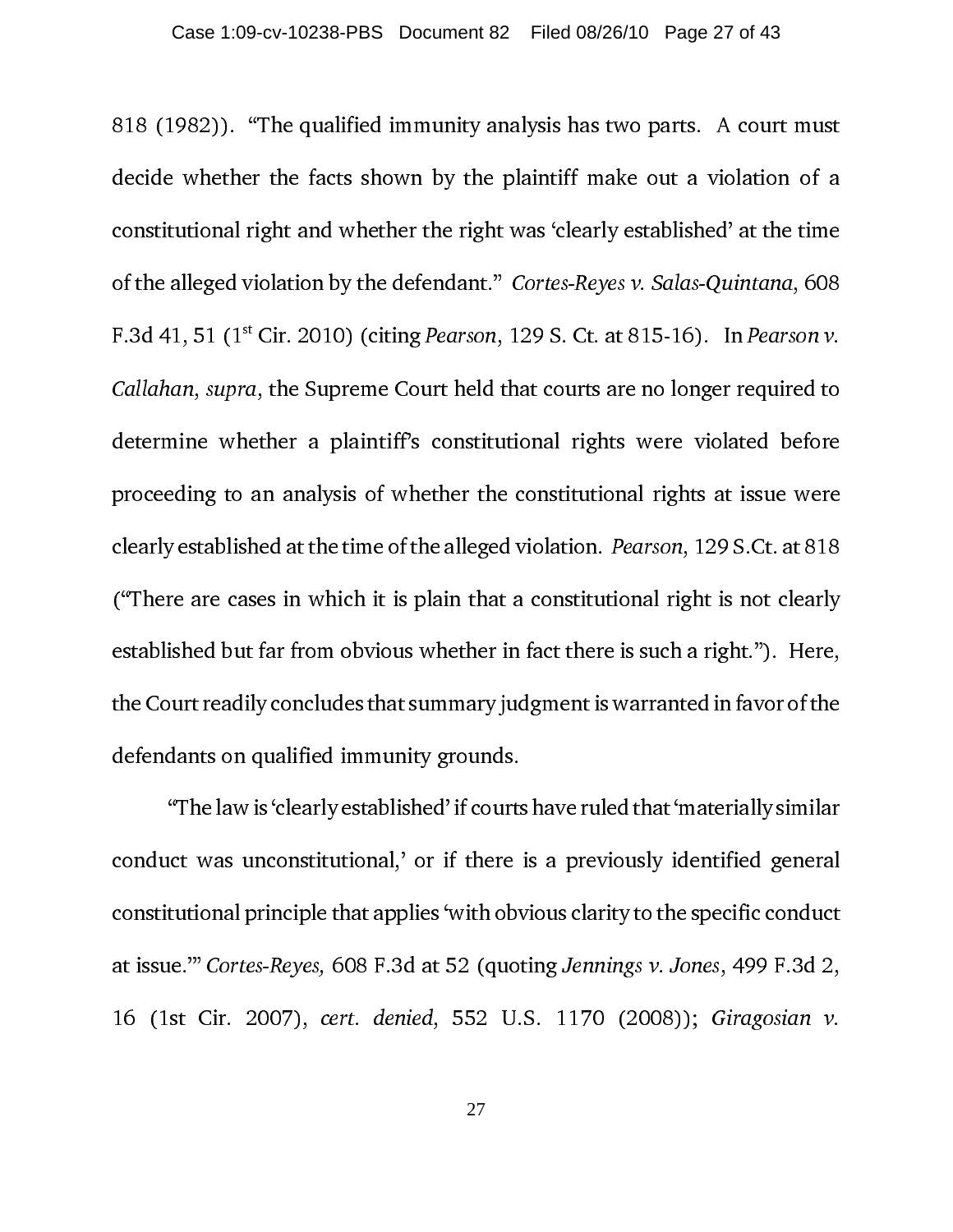Bettencourt,  $-F.3d$ , No. 09-2001, 2010 WL 2951190, at  $*2(1<sup>st</sup> Cir. July 29,$ 2010) ("A right is 'clearly established' if, at the time of the alleged violation, '[t]he contours of the right . . . [were] sufficiently clear that a reasonable official would understand that what he is doing violates that right.'") (quoting Maldonado v. Fontanes, 568 F.3d 263, 269 (1st Cir. 2009) (further citation and quotation marks omitted).

The plaintiff bears the burden of establishing that the law was clearly established. Cortes-Reyes, 608 F.3d at 52. "Here, it is important not to confuse the general with the particular and to frame the issue precisely.  $\ldots$  [A] reasonable official would have known that a prisoner's right to the free exercise of his religion, so long as it did not compromise institutional security, was clearly established. . . . Rather, the precise question that would have to be asked is whether the law had clearly established a [Native American] inmate's right to [use ceremonial tobacco] . . . ." Hudson, 326 F. Supp.2d at 211. Cryer has not identified clearly established law conferring a constitutional right to use ceremonial tobacco; he refers only to the First Amendment's general guarantee protecting the free exercise of religion, and to Mass. Gen. L. Ch. 270  $\S$  (c)(8). (See #77 at 2, 7) Further, a review of the decisions addressing bans on tobacco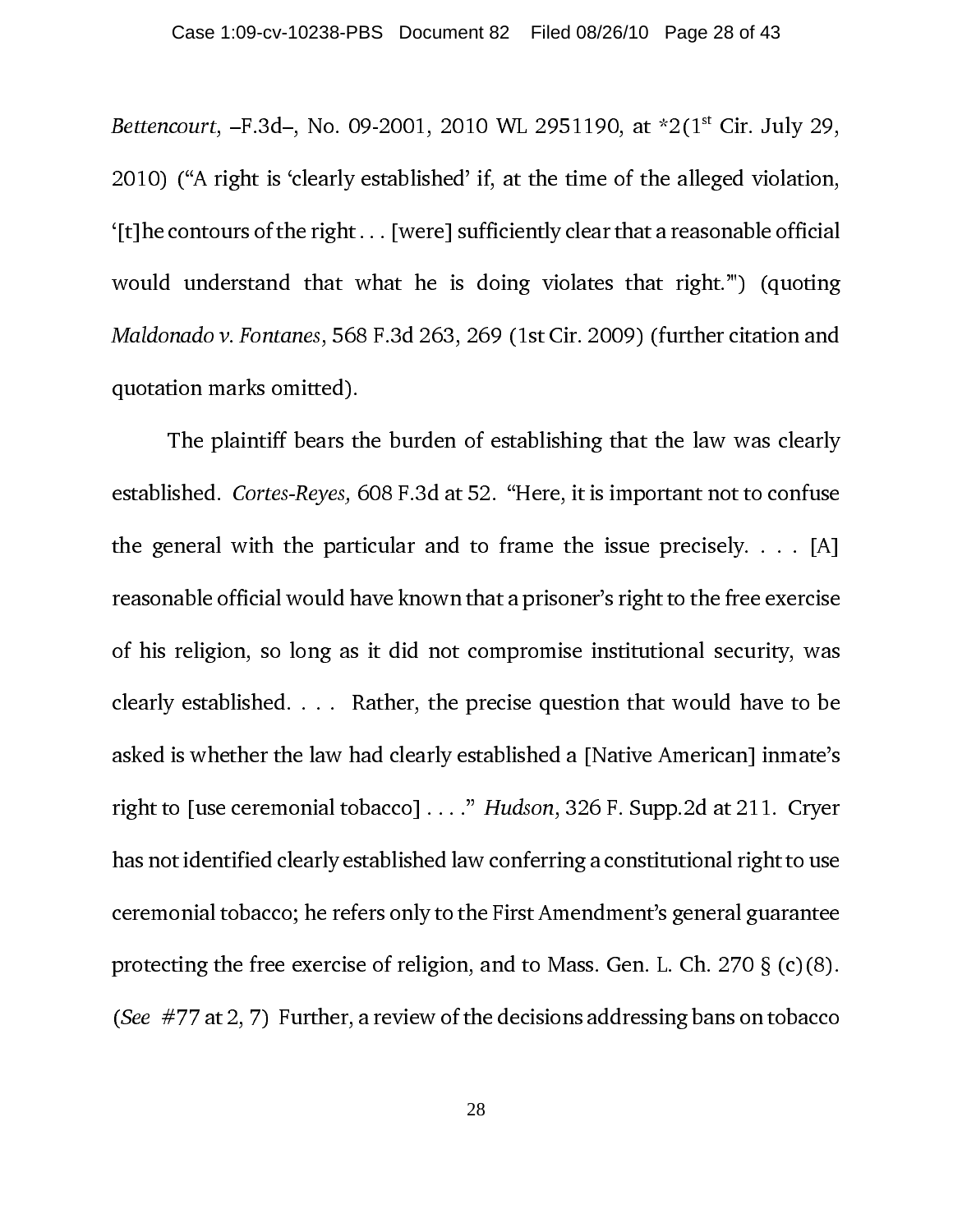smoking and possession in prisons shows that prison officials have enjoyed wide constitutional berth in limiting Native American's access to tobacco. See, e.g., Morrison v. Cook, 97-57-ST, 1999 WL 717218, at \*9 (D. Or. April 27, 1999) (policy restricting tobacco use to Native American corporate ceremonies reasonable under the First Amendment and Turner test); Smith v. Beauclair, 03- 222-C-EJL, 2006 WL 2348073, at \*9 (D. Idaho Aug. 11, 2006) (policy prohibiting smudging and request to burn and smoke tobacco in individual cells not violative of First Amendment or RLUIPA); Skenandore, 2006 WL 2587545, at \*\*4, 13 (policy prohibiting inmate, a member of Oneida Tribe of Indians, from smoking tobacco and smudging in cell not violative of First Amendment or RLUIPA, where inmates may smoke tobacco during monthly sweat lodge ceremony). More important, the Court has identified no case that would lead a reasonable prison official to conclude that Native American inmates had a clearly established right to possess and smoke tobacco. For these reasons, the Court recommends that the defendants' motion for summary judgment on the First Amendment claim be granted on qualified immunity grounds.

Thus, the sole remaining issue is whether Cryer is entitled to prospective relief on his First Amendment claim that he be permitted to use ceremonial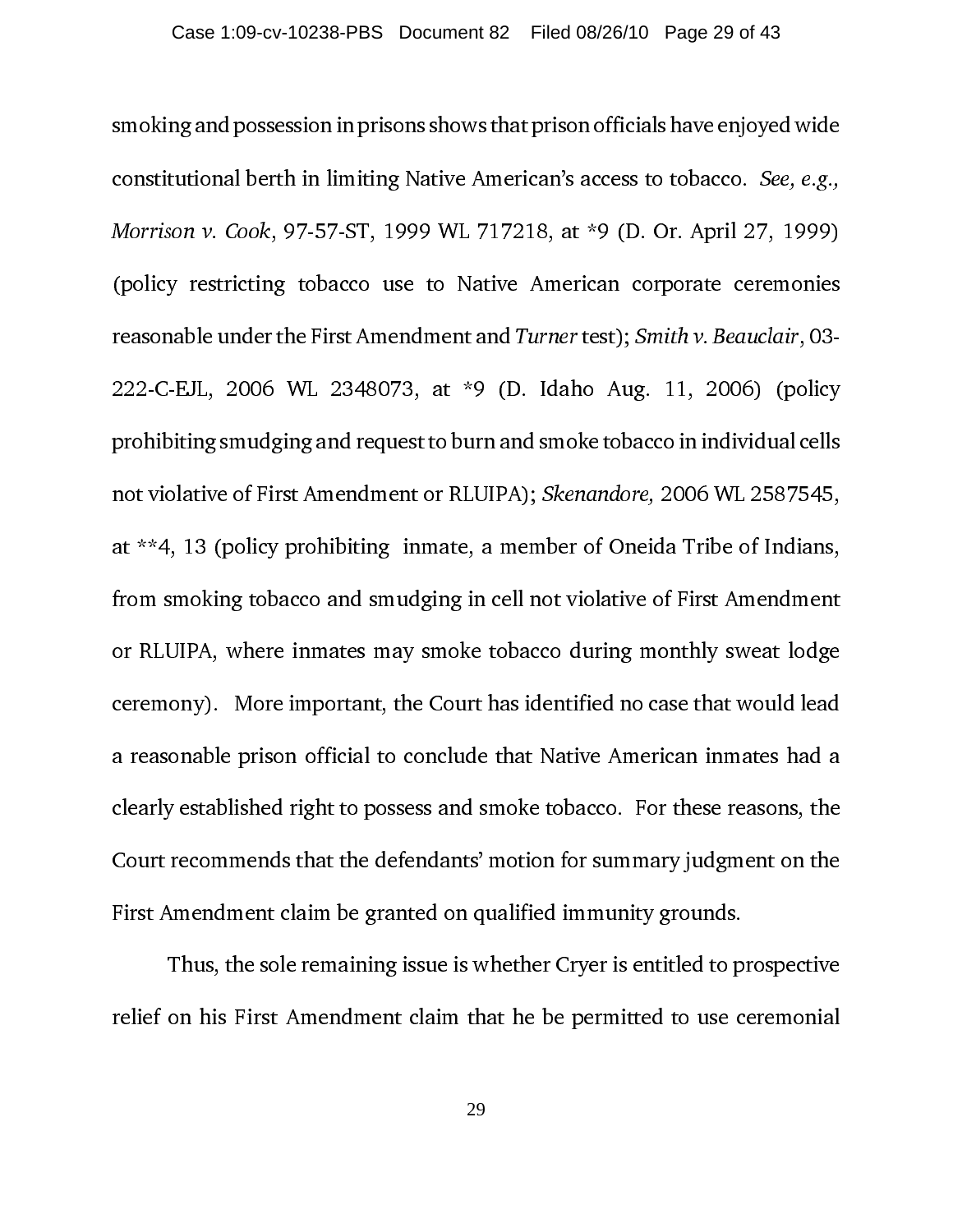tobacco during regularly scheduled outdoor ceremonies.

#### 2. State Law Claims

#### a. Cryer's Motion for Partial Summary Judgment under Mass. Gen. L. Ch. 270 § 22(c)(8) and Mass. Gen. L. Ch. 30A

 In his motion for partial summary judgment (#70), Cryer argues that the DOC policy runs afoul of Massachusetts statutory law, viz., Mass. Gen. L. Ch. 270 § 22(c)(8), and the Massachusetts Administrative Procedure Act, Mass. Gen. L. Ch. 30A. As both of these claims lack merit, the Court recommends denying Cryer's partial motion for summary judgment, and granting summary judgment in favor of the defendants.

The DOC originally introduced the inmate smoking policy on September 2, 1996, following settlement of a suit brought by nonsmoking prison inmates that alleged that continual exposure to second-hand tobacco smoke was harmful to their health. (See  $#70$ , Exh. C. at 1) As originally formulated, the DOC policy banned smoking in enclosed spaces, but stated that inmates "may be permitted to smoke outdoors and in designated smoking areas, approved by the Commissioner . . .." (#70, Exh. C at 3); see also Lemay v. Dubois, 1996 WL 914061, at \*1 (Mass. Super. Sept. 16, 1997) (describing class action suit). The DOC has since adopted a policy that prohibits inmates from possessing or using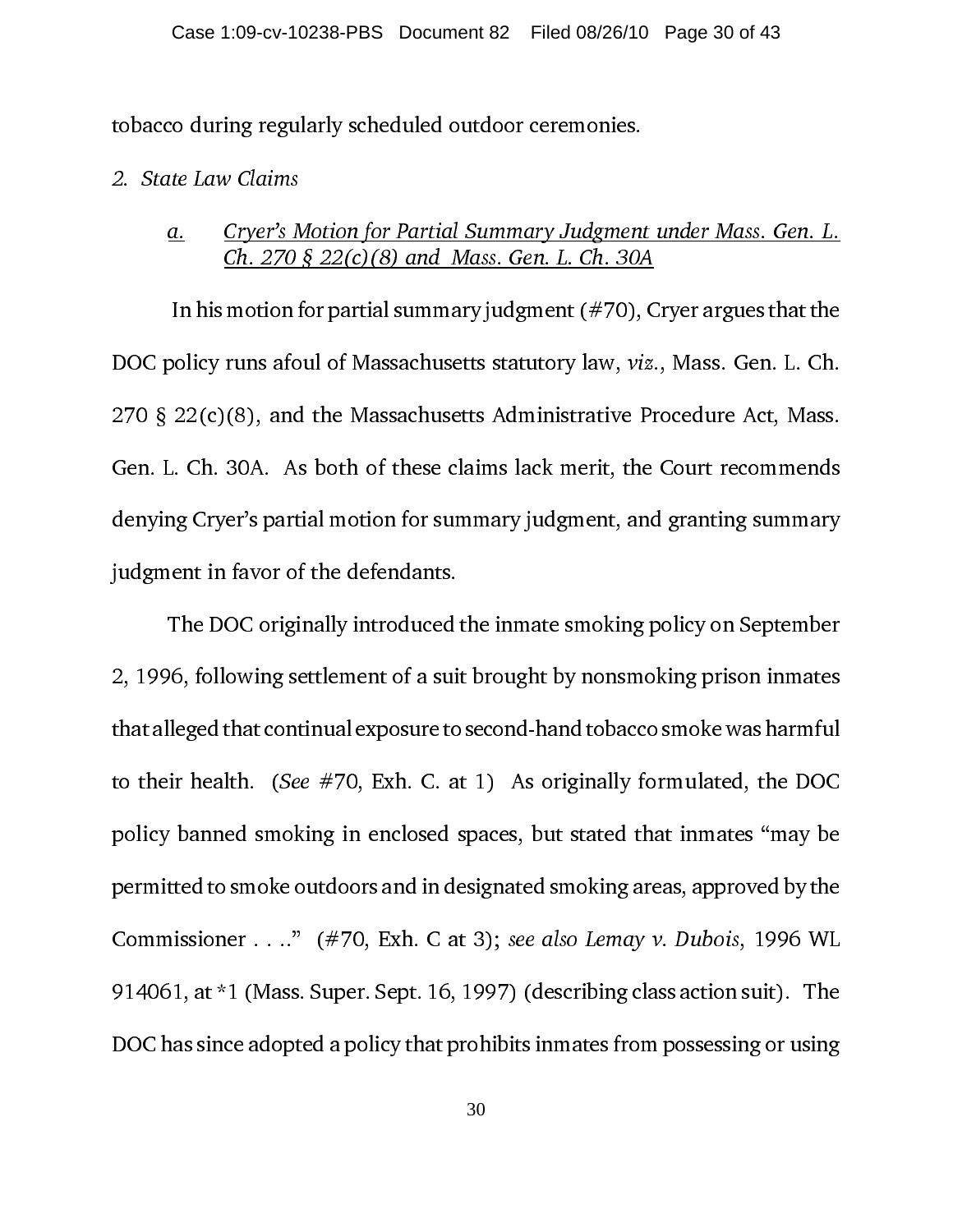tobacco products on all DOC property. The DOC has adopted a similar policy

prohibiting DOC employees from possessing or using tobacco.

Cryer first contends that the smoking ban violates Mass. Gen. L. Ch. 270,

§ 22(c)(8). This contention is without merit. The Supreme Judicial Court has

described the background to the current legislation as follows:

In 2004, the Legislature rewrote the then-existing antismoking legislation, G.L. c. 270, § 22, substantially expanding the reach of that statute to 'protect the health of the employees of the commonwealth.' St.2004, c. 137, preamble. Compare G.L. c. 270, § 22, as appearing in St.2004, c. 137, § 2, with G.L. c. 270, § 22, as amended through St.1997, c. 85. The 2004 smoke-free workplace law mandated a 'smoke free environment for all employees working in an enclosed workplace.' G.L. c. 270, § 22( b )(1). To that end, the 2004 statute 'prohibited' smoking in all workplaces, private and public. The 2004 legislation further provided that smoking 'may be permitted' in nine specifically enumerated 'places and circumstances,' G.L. c. 270, § 22(c).

 American Lithuanian Naturalization Club, Athol, Mass., Inc. v. Board of Health of Athol, 446 Mass. 310, 313-314, 844 N.E.2d 231, 235 ( 2006) (footnotes omitted). As the basis for summary judgment, Cryer suggests that the inmate smoking policy is contrary to that part of the statute that states that "smoking may be permitted" in "[r]eligious ceremonies where smoking is part of the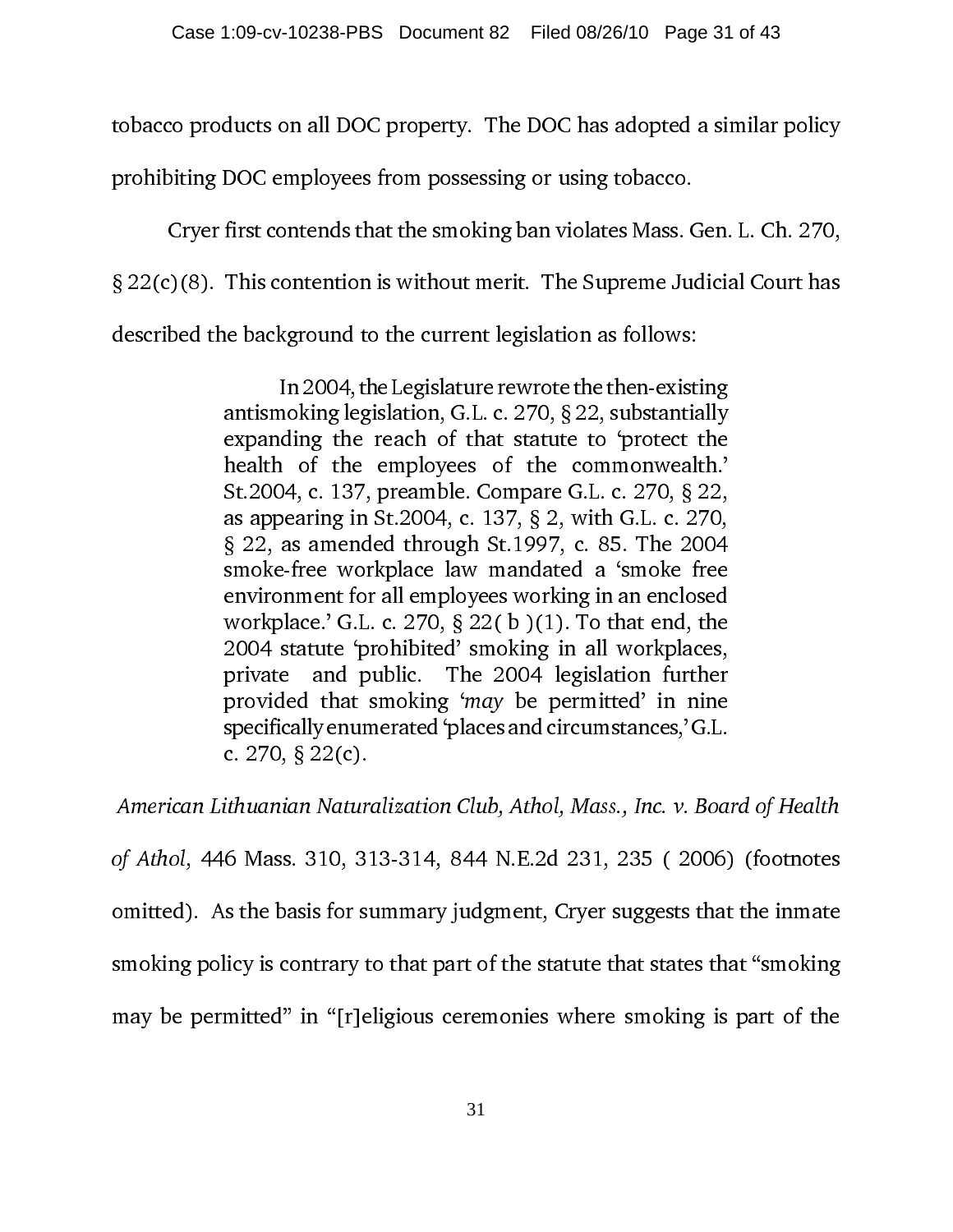ritual." Mass. Gen. L. Ch. 270,  $\S$  22(c)(8). This language, however, is permissive, not mandatory. The DOC's policy does not contravene the statute, which confers no rights or entitlements.

Cryer also contends that the DOC Policy contravenes the Massachusetts Administrative Procedure Act, Mass. Gen. L. Ch. 30A,<sup>9</sup> in that it was not promulgated in accordance with the notice and hearing provisions of the Act. He points to the defendants' answer to an interrogatory, in which the defendants state that "the DOC's inmate smoking policy is not a regulation promulgated under M.G.L. c. 30A." (#70, Exh. B at 9) To the extent that Cryer contends that the DOC was required to promulgate a regulation governing its smoking policy, this contention lacks merit. "'It is a recognized principle of administrative law that an agency may adopt policies through adjudication as well as through rulemaking,'" Hastings v. Commissioner of Correction, 424 Mass. 46, 49, 674 N.E.2d 221, 223-224 (1997) (quoting Arthurs v. Board of Registration in Medicine, 383 Mass. 299, 312-313, 418 N.E.2d 1236, 1246 (1981)), and that "[p]olicies announced in adjudicatory proceedings may serve as precedents for future cases," Arthurs, 383 Mass. at 313, 418 N.E.2d at 1246

9

Example 1 divel on this omission because the claim lacks merit.<br>32  $d$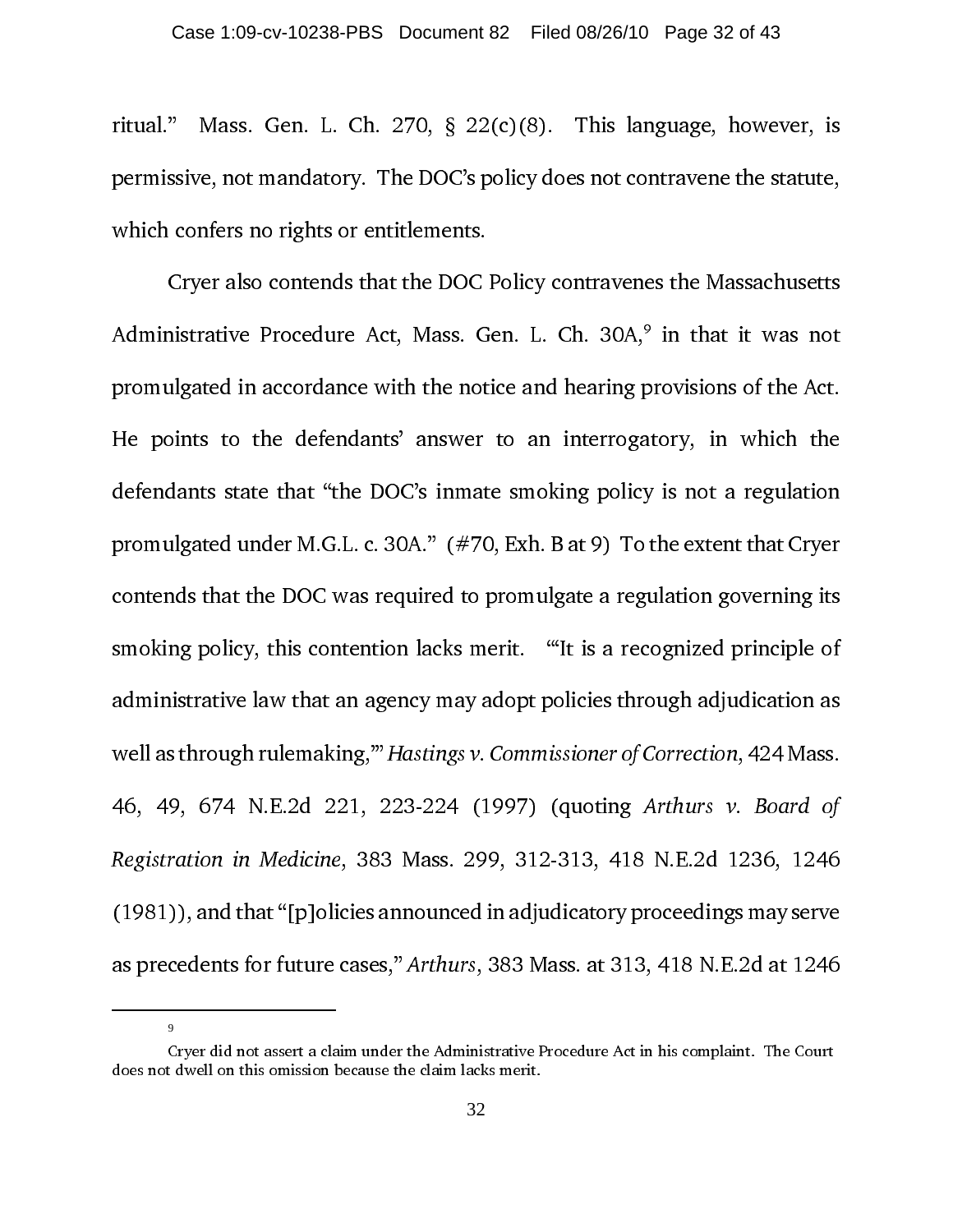(citations omitted). Here, the DOC Policy was originally and properly adopted following settlement of a class action suit. To the extent that Cryer contends that the original policy somehow conferred an entitlement to smoke outdoors, he is mistaken. The original policy left to the discretion of the Commissioner whether or where inmates may smoke outdoors. The current policy reflects the Commissioner's discretionary judgment that smoking may not be permitted anywhere on DOC property.

Further, "[t]he Administrative Procedure Act does not require an agency to promulgate regulations. Rather, it specifies the procedures to be used in promulgating regulations otherwise required." Tedford v. Massachusetts Housing Finance Agency, 390 Mass. 688, 694, 459 N.E.2d 780, 784 (1984) (emphasis added). The DOC's enabling statute mandates in general terms that the Commissioner of Corrections "maintain security, safety and order," Mass. Gen. L. Ch. 124 § 1(b), and "establish and enforce standards for all state correctional facilities," id.  $\S 1(c)$ . The statute further directs the commissioner to "make and promulgate necessary rules and regulations incident to the exercise of his powers and the performance of his duties including but not limited to rules and regulations regarding nutrition, sanitation, safety, discipline, recreation,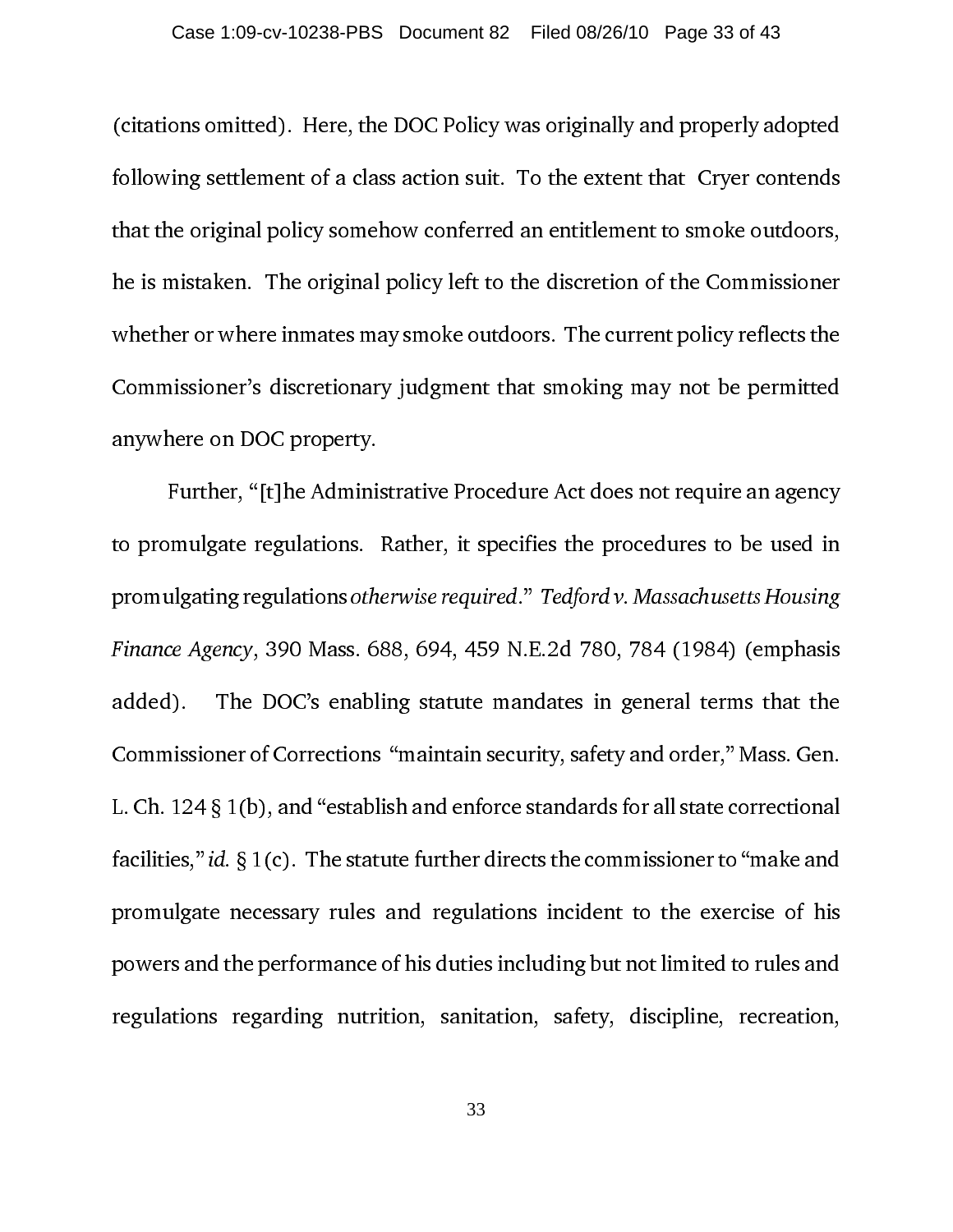religious services, communication and visiting privileges, classification, education, training, employment, care, and custody for all persons committed to correctional facilities." Id.  $\S 1(q)$ . The statute is thus cast in general terms, and does not require promulgation of a specific rule or regulation governing smoking policy.

b. The Defendants' Motion for Summary Judgment under the Massachusetts Civil Rights Act ("MCRA"), Mass. Gen. L. Ch. 12, §§ 11(H) & 11(I), Art. 2 of the Massachusetts Declaration of Rights, and Mass. Gen. L. Ch. 127, § 88

The defendants move for summary judgment on Cryer's remaining statelaw claims anent the DOC policy. Cryer has not specifically addressed the defendants' arguments in his response. The Court concludes, however, that certain of these claims fail as a matter of law.

i. Mass. Gen. L. Ch. 12, §§ 11(H) & 11(I)

"In order to establish a claim under the [MCRA], plaintiff must prove that:

'(1) his exercise or enjoyment of rights secured by the Constitution or the laws of either the United States or the Commonwealth, (2) have been interfered with, or attempted to be interfered with, and (3) that the interference ... was by threats, intimidation or coercion.'"

Shaheed-Muhammad v. Dipaolo, 393 F. Supp.2d 80, 93 (D. Mass. 2005)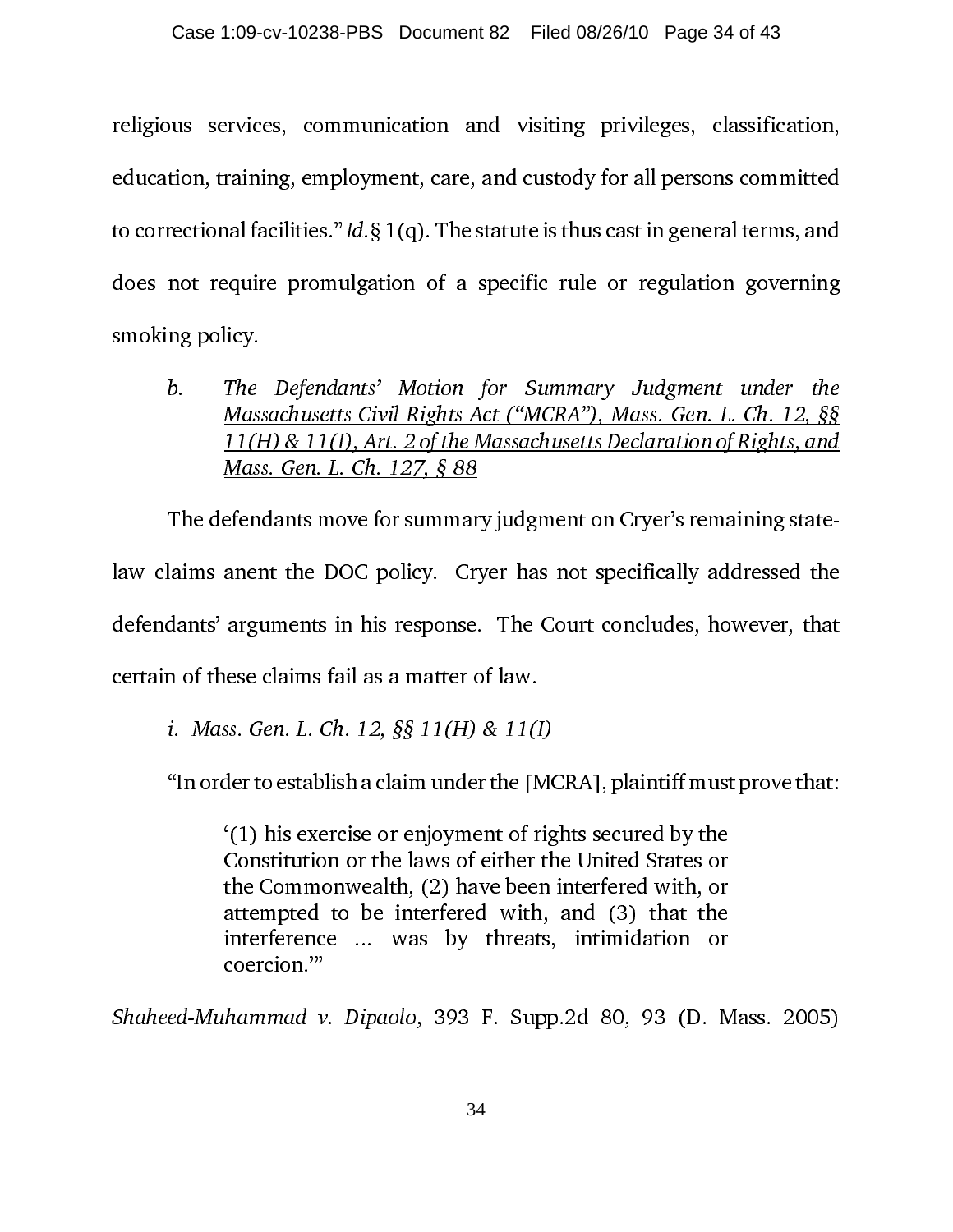(quoting Columbus v. Biggio, 76 F.Supp.2d 43, 54 (D. Mass. 1999)). The Supreme Judicial Court has said that "[n]ot every violation of law is a violation of the State Civil Rights Act. A direct violation of a person's rights does not by itself involve threats, intimidation, or coercion and thus does not implicate the Act." Longval v. Commissioner of Correction, 404 Mass. 325, 333, 535 N.E.2d 588, 593 (1989) (citing Pheasant Ridge Assocs. Ltd. Partnership v. Burlington, 399 Mass. 771, 781, 506 N.E.2d 1152, 1159 (1987)). The Supreme Judicial Court has further defined a "threat" as "involv[ing] the intentional exertion of pressure to make another fearful or apprehensive of injury or harm," Planned Parenthood League of Mass., Inc. v. Blake, 417 Mass. 467, 474, 631 N.E.2d 985, 990, cert. denied, 513 U.S. 868 (1994); "coercion" as "the active domination of another's will," id. (internal quotation marks and citation omitted); and "intimidation" as "putting in fear for the purpose of compelling or deterring conduct," id.

Cryer has pointed to nothing in the record to suggest even remotely that a genuine dispute of fact exists on the question whether the defendants interfered with his rights "by threats, intimidation or coercion." Summary judgment on this claim is therefore warranted. Cf. Rasheed v. Commissioner of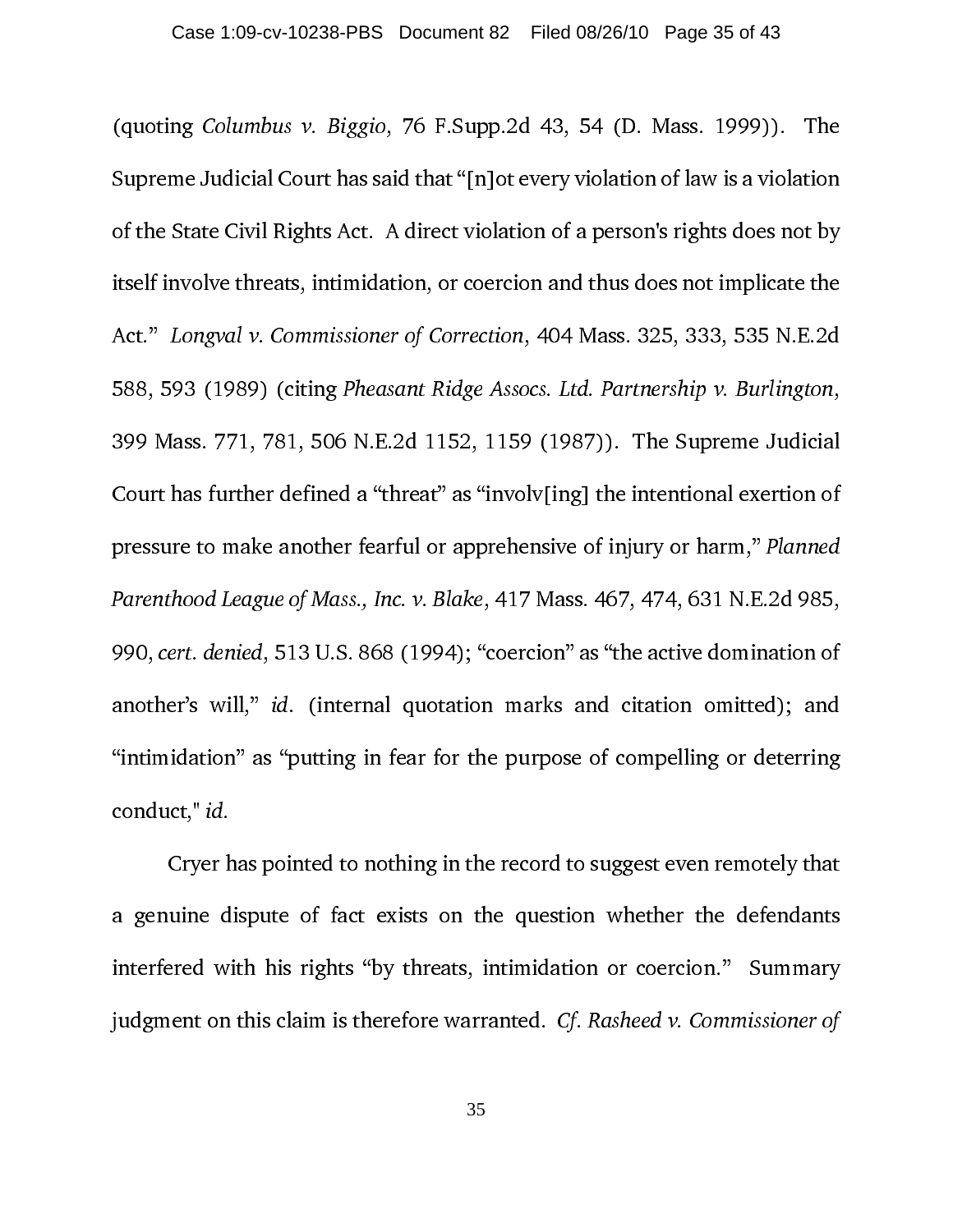Correction, 446 Mass. 463, 475, 845 N.E.2d 296, 308 (2006) (summary judgment warranted where "record was devoid of facts demonstrating any cognizable threats, intimidation, or coercion applied in connection with the challenged policies").

#### ii. Article 2 of Massachusetts Declaration of Rights

Cryer alleges that prohibiting his access to ceremonial tobacco abridges his rights under Art. 2 of the Massachusetts Declaration of Rights. "The Massachusetts Constitution broadly protects the rights of individuals to exercise their religious beliefs freely. Article 2 of the Massachusetts Declaration of Rights ensures that no person 'shall be hurt, molested, or restrained, in his person, liberty, or estate, for worshipping GOD in the manner and season most agreeable to the dictates of his own conscience, or for his religious profession or sentiments.'" Rasheed, 446 Mass. at 466, 845 N.E.2d at 301-302. The SJC has adopted a "compelling interest" standard that tracks the standard enunciated in RLUIPA. See id. at 467, 845 N.E.2d at 302-303; Shaheed-Muhammad, 393 F. Supp.2d at 100-101. Thus, the analysis set forth above, supra Section III B1a, is equally applicable here, and for the reasons stated above, the Court recommends denying summary judgment to the extent that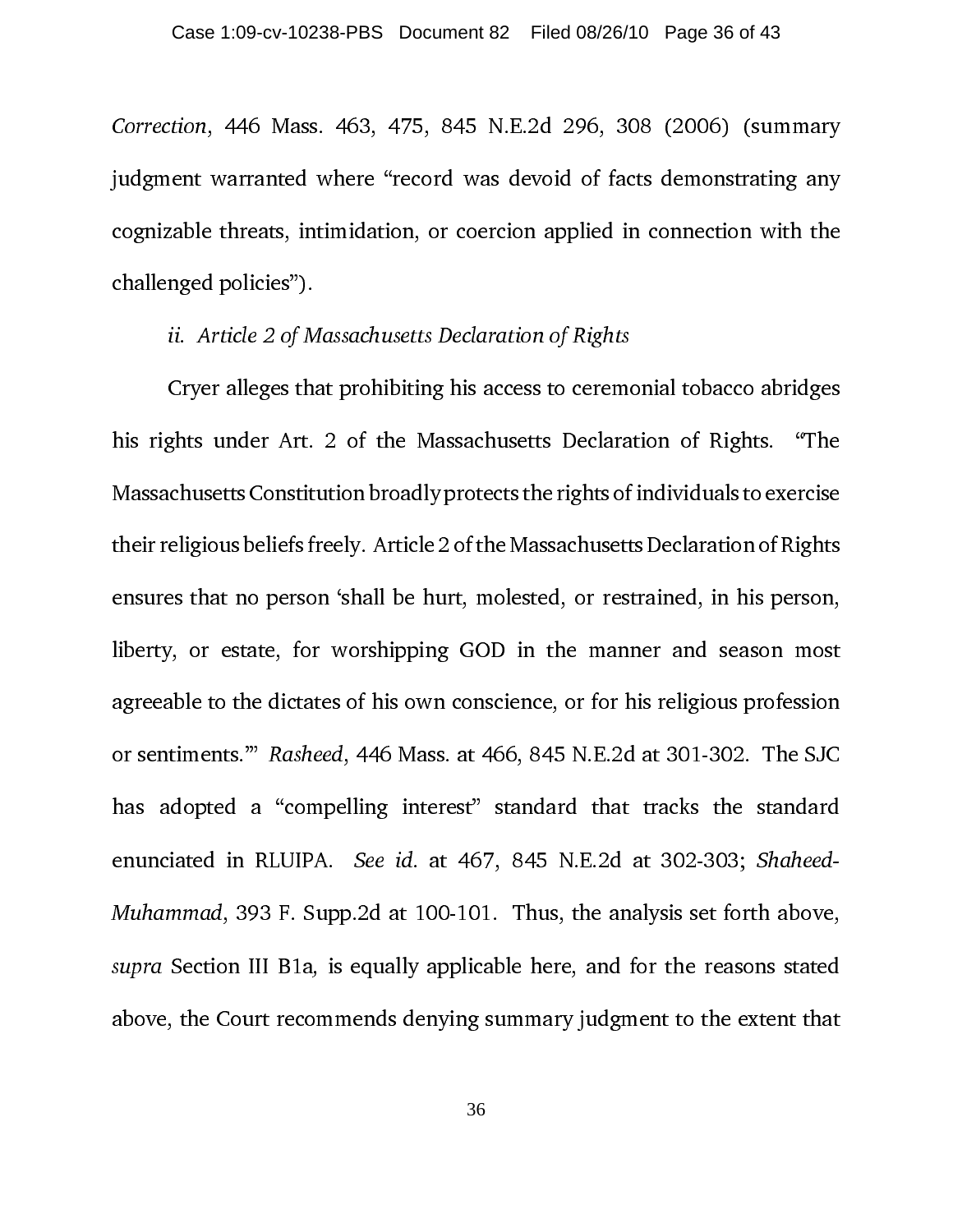Cryer requests that he be allowed access to ceremonial tobacco during the monthly smudging ceremony, but otherwise granting summary judgment.

iii. Claim under Mass. Gen. L. Ch. 127, § 88

Mass. Gen. L. Ch. 127, § 88 provides that "[a]n inmate of any prison or other place of confinement shall not be denied the free exercise of his religious belief and the liberty of worshipping God according to the dictates of his conscience in the place where he is confined." "In interpreting M.G.L. c. 127, § 88, courts have adopted a reasonable relationship test that matches the federal constitutional standard," Shaheed-Muhammad, 393 F. Supp.2d at 102, set out in O'Lone v. Shabazz, 482 U.S. 342 (1987). For the reasons set out above under the analysis of Cryer's First Amendment claim, supra Section IIIB 1biii, the Court recommends granting summary judgment to the extent that Cryer seeks unlimited access to ceremonial tobacco, but otherwise denying summary judgment to the extent that Cryer requests once-monthly access to ceremonial tobacco.

iv. Massachusetts Tort Claims Act, Mass. Gen. L. Ch. 258, § 4

Finally, Cryer has asserted a claim of negligence against the defendants under the Massachusetts Tort Claims Act, ("MTCA"), Mass. Gen. L. Ch. 258, §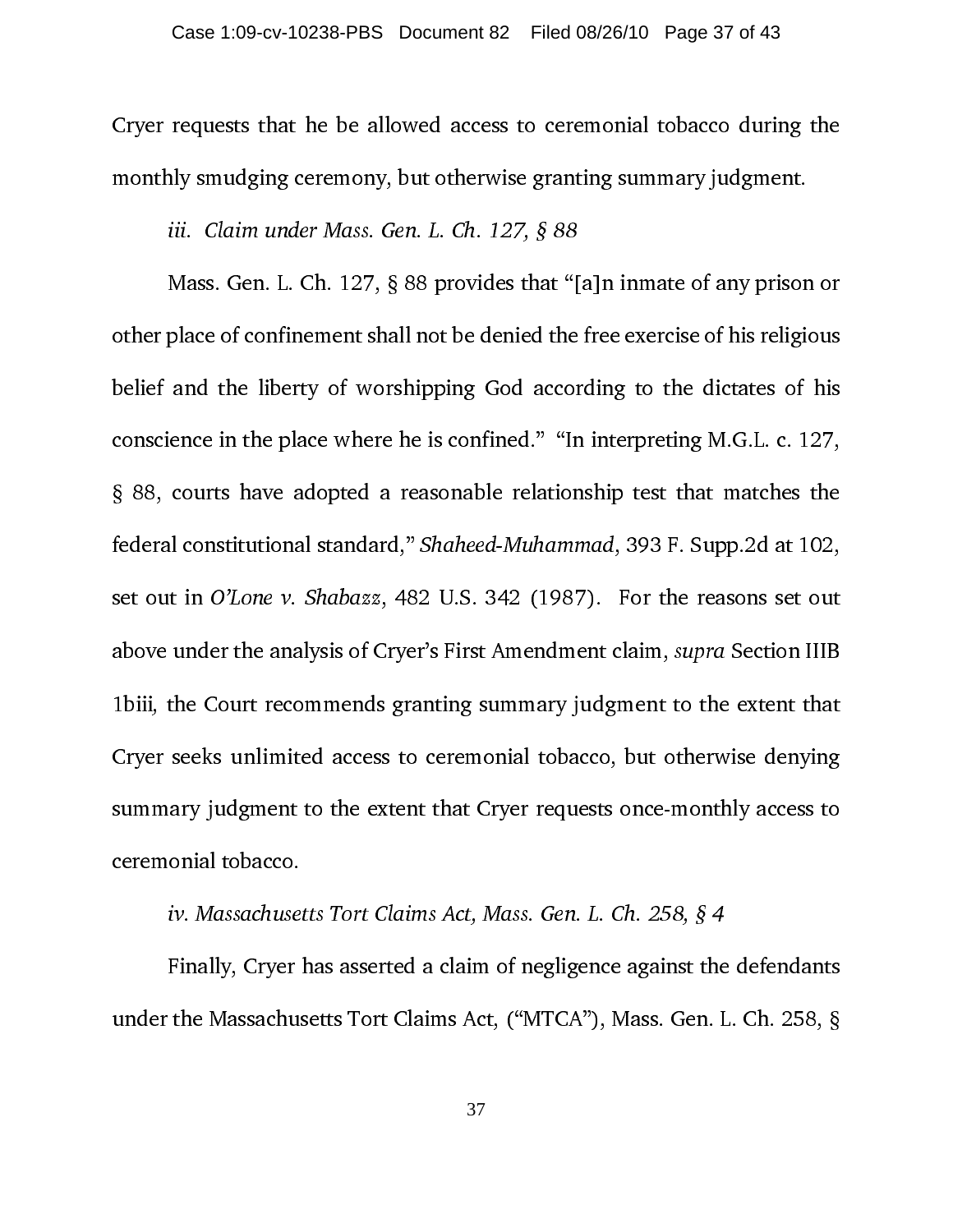the set  $\mu$  at  $\mu$  at 1) The defendant correctly point out that the Commonwealth<br>has not waived its Eleventh Amendment immunity to suit in federal court. See<br>Caisse  $\nu$ . DuBois, 346 F.3d 213, 218 (1<sup>st</sup> Cir. 2003). Thu Caisse *v. DuBois*, 346 F.3d 213, 218 (1<sup>st</sup> Cir. 2003). Thus, the Court recommends granting summary judgment in favor of the defendants to the extent that Cryer seeks to sue the Commonwealth and the individuals in their Caisse v. DuBois, 346 F.3d 213, 218 (1<sup>st</sup> Cir. 2003). Thus, the Court recommends granting summary judgment in favor of the defendants to the extent that Cryer seeks to sue the Commonwealth and the individuals in their of recommends granting summary judgment in favor of the defendants to the extent that Cryer seeks to sue the Commonwealth and the individuals in their official capacity under the MTCA.<sup>10</sup>

10

The defendants, perhaps by omission, have not moved for summary judgment on Cryer's individualcapacity claims against the DOC defendants, and the Court does not consider the issue here. See Caisse v. DuBois, 346 F.3d 213, 218 (1st Cir. 2003) (Massachusetts "Tort Claims Act shields public employees from personal liability for negligent conduct").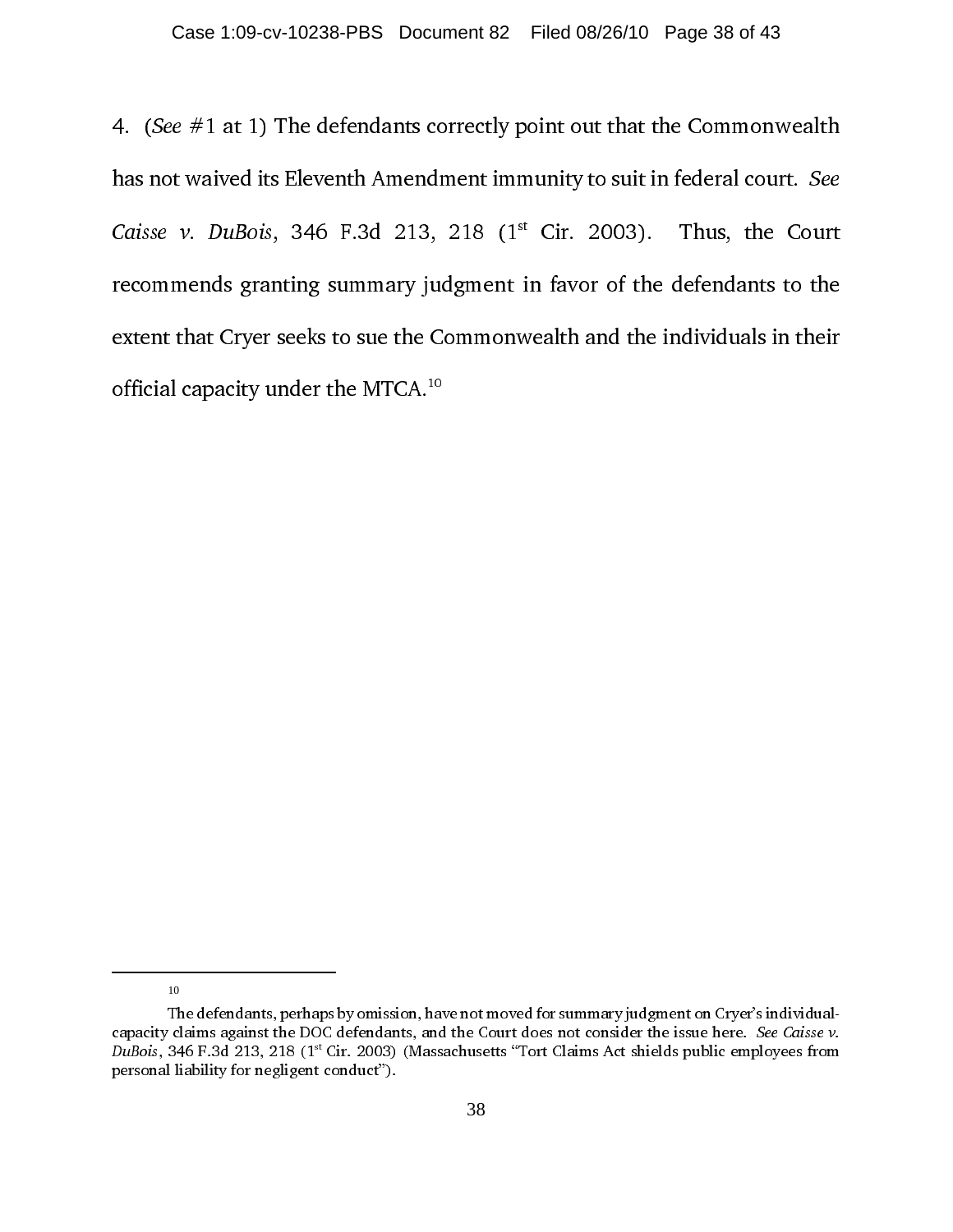#### v. Claims under 103 C.M.R. 471 and 103 C.M.R. 403.10(9)

In his complaint, Cryer purports to state a claim based on violations of certain prison policies.  $(#1 at 1, 5)$  The defendants seek summary judgment, arguing that the state regulations confer no independent private right of action. True enough: the cases cited in their memorandum of law stand for the proposition that a claim for damages against the individual defendants cannot be read into the prison regulations themselves. See Martino v. Hogan, 37 Mass. App. Ct. 710, 720-721, 643 N.E.2d 53, 60 (1994) (breach of regulations cannot be fairly read "in themselves [as] establishing a rule of personal liability of officials", rev. denied, 419 Mass. 1106, 646 N.E. 2d 1070 (1995) (Table). However, "[o]nce an agency has seen fit to promulgate regulations, it must comply with those regulations," Royce v. Commissioner of Correction, 390 Mass. 425, 427, 456 N.E.2d 1127, 1128 (1983), and a plaintiff-inmate could be entitled to equitable relief for failure of prison officials to comply with its own regulations, id. at 430, 456 N.E.2d at 1130. See also Kenney v. Commissioner of Correction, 393 Mass. 28, 34, 468 N.E.2d 616, 620 (1984). Neither party has fleshed out the contours of the merits of any claim stemming from the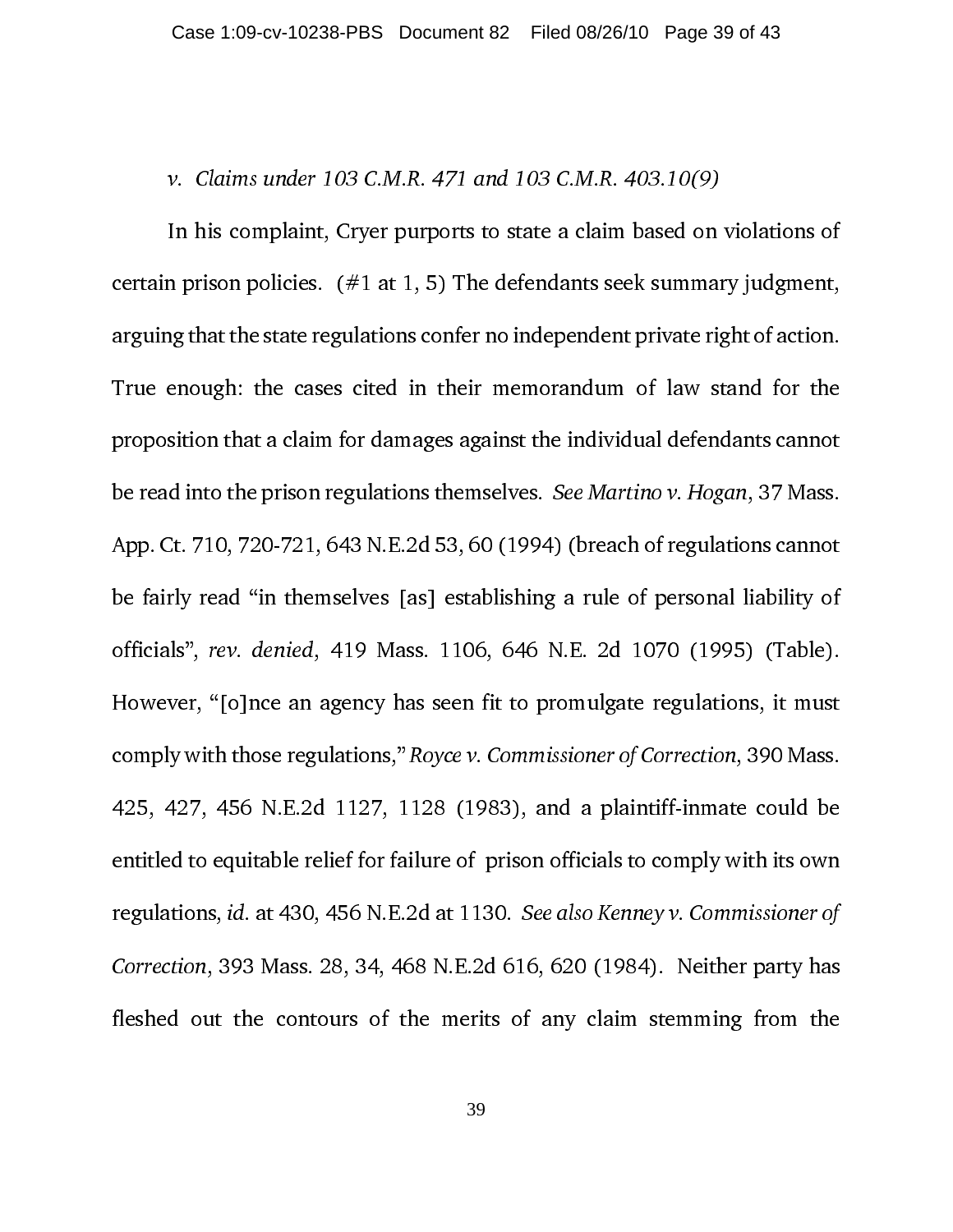regulations themselves, but the Court agrees that summary judgment is warranted to the extent the defendants contend, as a matter of law, that they are not subject to money damages under the regulations qua regulations.

For the foregoing reasons, the Court RECOMMENDS that:

1. The defendants' Motion for Summary Judgment be ALLOWED under the RLUIPA to the extent that the plaintiff seeks unrestricted access to ceremonial tobacco, but DENIED without prejudice to renewal to the extent that the plaintiff seeks access to ceremonial tobacco during the once-monthly smudging ceremony.

2. The defendants' Motion for Summary Judgment be ALLOWED on the plaintiff's challenge to the DOC policy with respect to claims brought under the Eighth Amendment and the Equal Protection Clause of the Fourteenth Amendment.

3. The defendants' Motion for Summary Judgment be ALLOWED on the plaintiff's First Amendment challenge to the DOC policy with respect to official capacity claims for money damages, but DENIED with respect to claims for declaratory and injunctive relief to the extent that the plaintiff seeks access to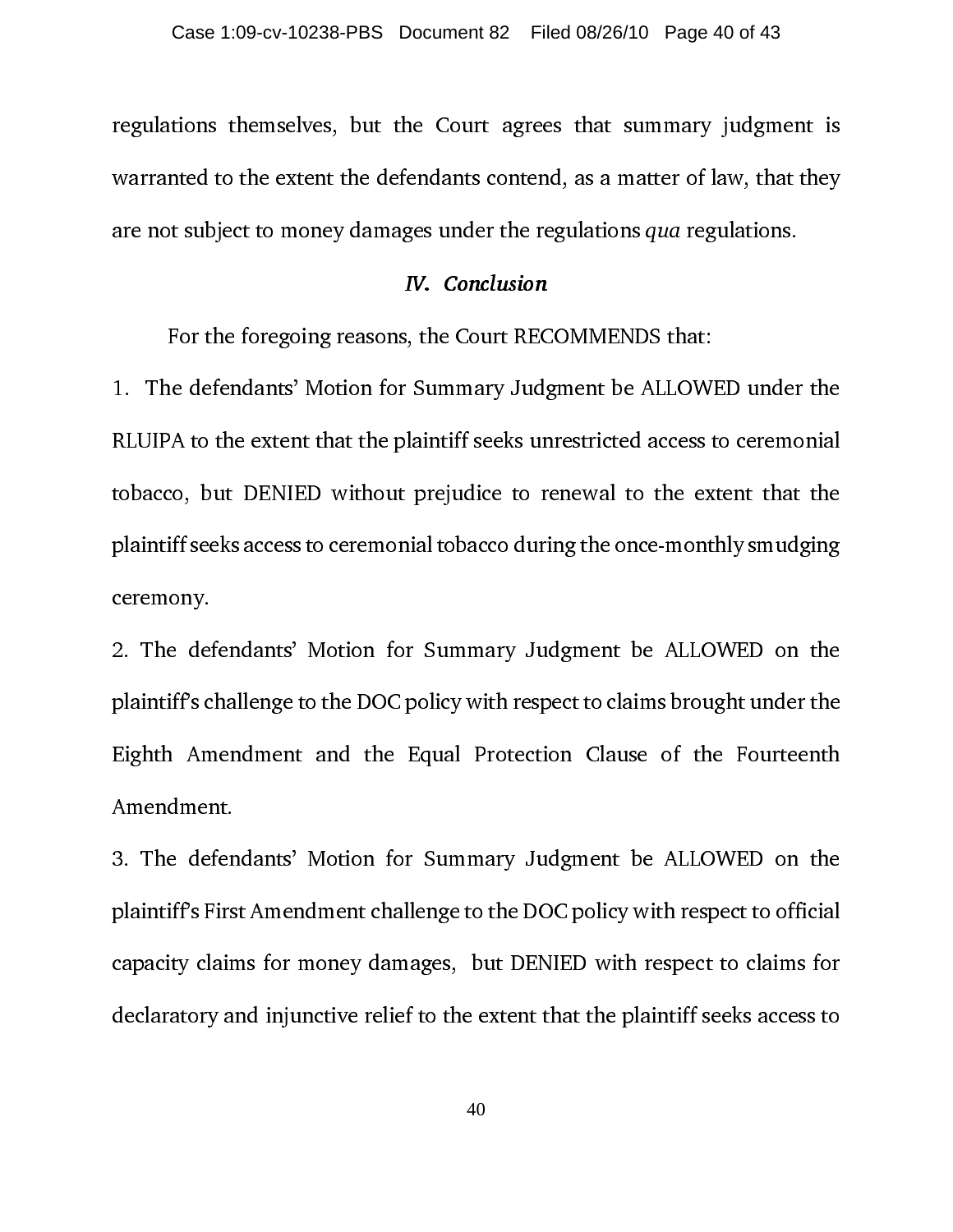ceremonial tobacco during the once-monthly smudging ceremony. The Court further recommends that the motion be ALLOWED on the First Amendment claim on qualified immunity grounds.

4. The plaintiff's Motion for Partial Summary Judgment be DENIED on the plaintiff's state law claims under Mass. Gen. L. Ch. 22(c)(8) and Mass. Gen. L. Ch. 30A, and summary judgment be GRANTED in favor of the defendants. 5. The defendants' Motion for Summary Judgment be ALLOWED under the Massachusetts Civil Rights Act, Mass. Gen. L. Ch. 12, §§ 11(H) & 11(I). 6. The defendants' Motion for Summary Judgment be ALLOWED in part under Art. 2 of the Massachusetts Declaration of Rights to the extent that the plaintiff seeks unlimited access to ceremonial tobacco, but DENIED to the extent that the plaintiff seeks access to ceremonial tobacco during the once-monthly corporate

ceremony.

7. The defendants' Motion for Summary Judgment be ALLOWED in part under Mass. Gen. L. Ch. 127, § 88, to the extent that the plaintiff seeks unlimited access to ceremonial tobacco, but DENIED to the extent that the plaintiff seeks access to ceremonial tobacco during the once-monthly corporate ceremony.

8. The defendants' Motion for Summary Judgment be ALLOWED under the Massachusetts Tort Claims Act, Mass. Gen. L. Ch. 258, § 4, to the extent that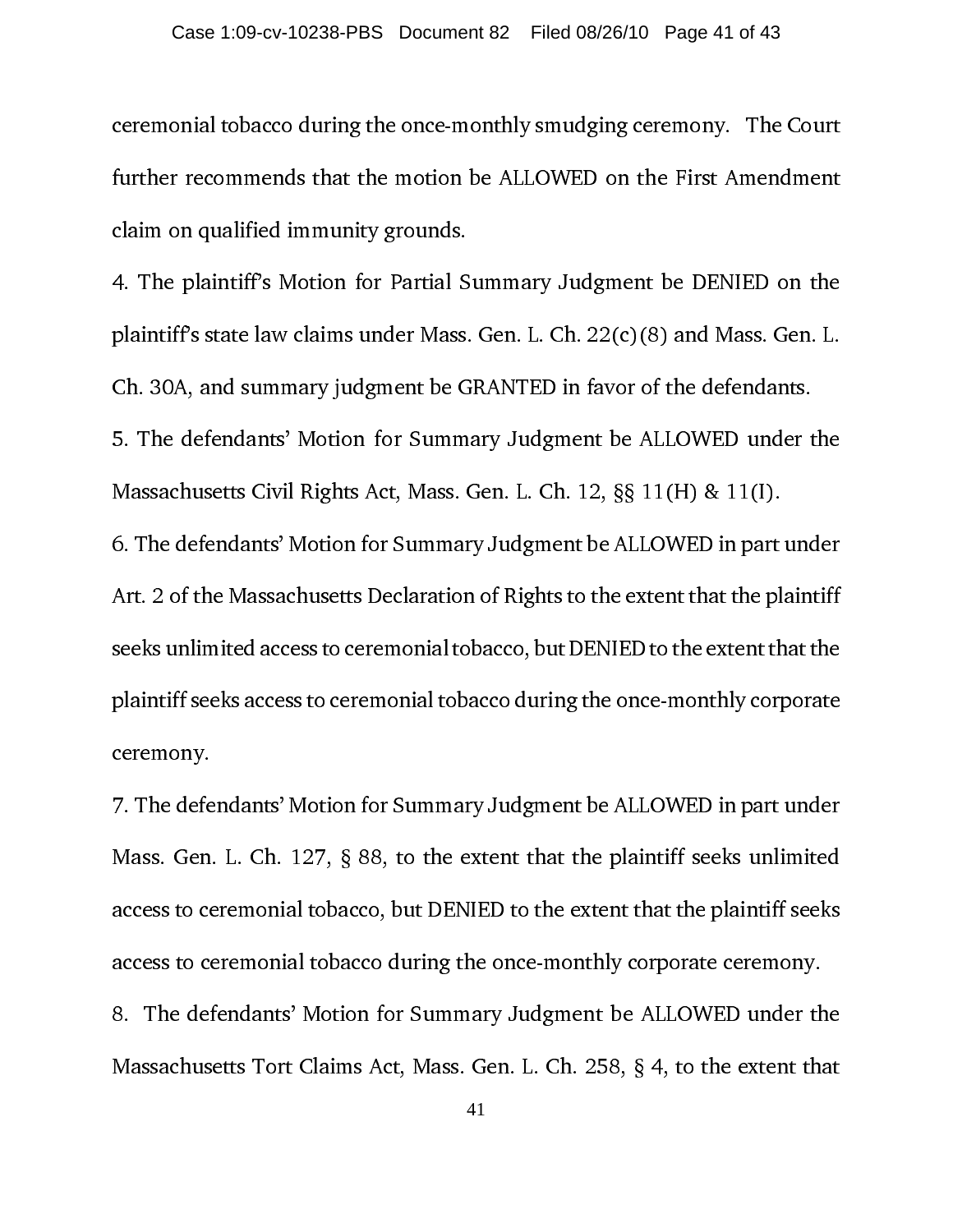Cryer seeks to sue the Commonwealth and the individual defendants in their official capacity.

9. The defendants' Motion for Summary Judgment be ALLOWED under 103 C.M.R. 471 and 103 C.M.R. 403.10(9), to the extent that the plaintiff seeks monetary damages under the regulations.

#### V. Review by the District Judge

ereby advised that pursuant to I<br>to these recommendations mus<br>the Clerk of this Court within<br>and Recommendation. The v<br>portion of the recommendation<br>the basis for such objections.<br>States Court of Appeals for thi<br>comply wit The parties are pursuant to Rule 72, Fed. R. C., The party 3<br>arty who objects to these recommendations must file a specific written<br>ion thereto with the Clerk of this Court within 14 days of the party's<br>it of this Report a bijection thereto with the Clerk of this Court within 14 days of the party's<br>receipt of this Report and Recommendation. The written objections must<br>specifically identify the portion of the recommendations, or report to whi receipt of this Report and Recommendation. The written objections must<br>specifically identify the portion of the recommendations, or report to which<br>objection is made and the basis for such objections. The parties are furth specifically identify the portion of the recommendations, or report to which<br>objection is made and the basis for such objections. The parties are further<br>advised that the United States Court of Appeals for this Circuit has objection is made and the basis for such objections. The parties are further<br>advised that the United States Court of Appeals for this Circuit has repeatedly<br>indicated that failure to comply with Rule 72(b), Fed. R. Civ. P. advised that the United States Court of Appeals for this Circuit has repeatedly<br>indicated that failure to comply with Rule 72(b), Fed. R. Civ. P., shall preclude<br>further appellate review. *See Keating v. Secretary of Healt* indicated that failure to comply with Rule 72(b), Fed. R. Civ. P., shall preclude<br>further appellate review. *See Keating v. Secretary of Health and Human Services*,<br>848 F.2d 271 (1<sup>st</sup> Cir.1988); *United States v. Emiliano* further appellate review. *See Keating v. Secretary of Health and Human Services*,<br>848 F.2d 271 (1<sup>st</sup> Cir.1988); *United States v. Emiliano Valencia-Copete*, 792 F.2d<br>4 (1<sup>st</sup> Cir.1986); *Scott v. Schweiker*, 702 F.2d 13, further appellate review. *See Keating v. Secretary of Health and Human Services,*<br>848 F.2d 271 (1<sup>st</sup> Cir.1988); *United States v. Emiliano Valencia-Copete, 7*92 F.2d<br>4 (1<sup>st</sup> Cir.1986); *Scott v. Schweiker, 7*02 F.2d 13, 848 F.2d 271 (1<sup>st</sup> Cir.1988); United States v. Emiliano Valencia-Copete, 792 F.2d<br>4 (1<sup>st</sup> Cir.1986); Scott v. Schweiker, 702 F.2d 13, 14 (1<sup>st</sup> Cir.1983); United States<br>v. Vega, 678 F.2d 376, 378-379 (1<sup>st</sup> Cir. 1982); P 4 (1<sup>st</sup> Cir.1986); Scott v. Schweiker, 702 F.2d 13, 14 (1<sup>st</sup> Cir.1983); United States<br>v. Vega, 678 F.2d 376, 378-379 (1<sup>st</sup> Cir. 1982); Park Motor Mart, Inc. v. Ford<br>42 v. Vega, 678 F.2d 376, 378-379 (1st Cir. 1982); Park Motor Mart, Inc. v. Ford